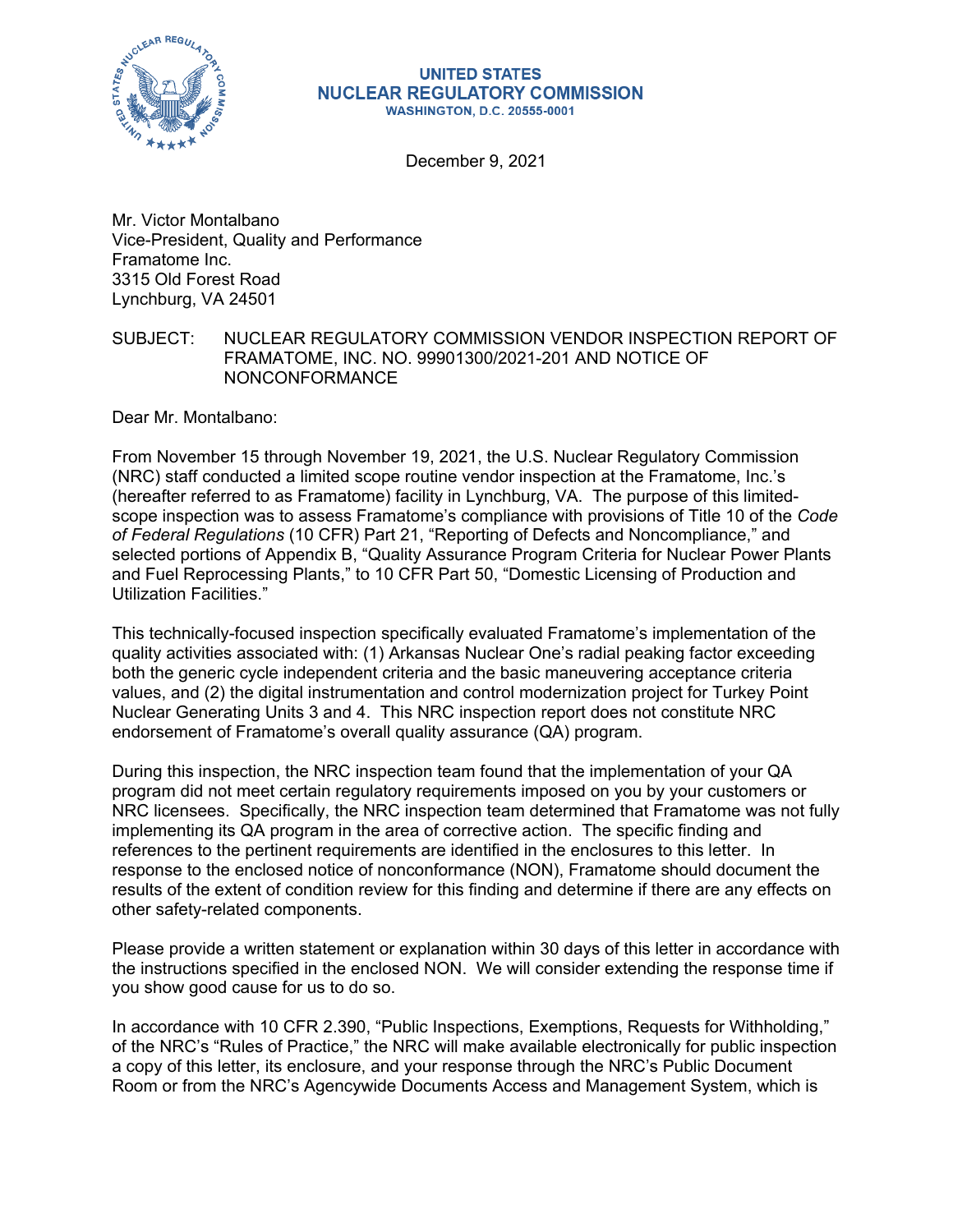accessible at http://www.nrc.gov/reading-rm/adams.html. To the extent possible, your response (and if applicable), should not include any personal privacy, proprietary, or Safeguards Information (SGI) so that it can be made available to the public without redaction. If personal privacy or proprietary information is necessary to provide an acceptable response, please provide a bracketed copy of your response that identifies the information that should be protected and a redacted copy of your response that deletes such information. If you request that such material be withheld from public disclosure, you must specifically identify the portions of your response that you seek to have withheld and provide in detail the bases for your claim (e.g., explain why the disclosure of information would create an unwarranted invasion of personal privacy or provide the information required by 10 CFR 2.390(b) to support a request for withholding confidential commercial or financial information). If SGI is necessary to provide an acceptable response, please provide the level of protection described in 10 CFR 73.21, "Protection of Safeguards Information: Performance Requirements."

Sincerely,

Office of Nuclear Reactor Regulation

Kerri A. Kavanagh, Chief Quality Assurance and Vendor Inspection Branch Division of Reactor Oversight Signed by Kavanagh, K on 12/09/21

Docket No.: 99901300

EPID No.: I-2021-201-0063

Enclosures:

- 1. Notice of Nonconformance
- 2. Inspection Report No. 99901300/2021-201
	- and Attachment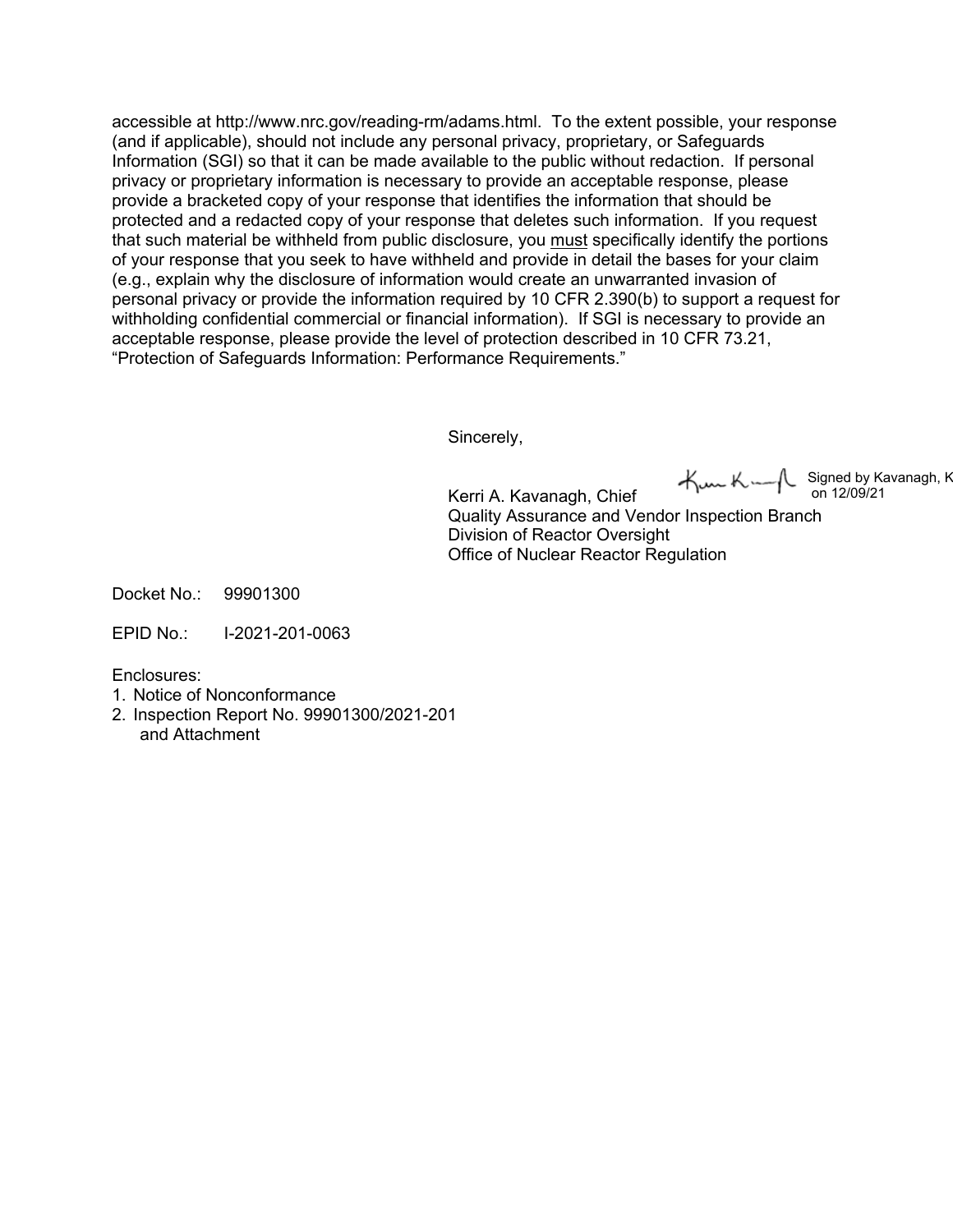# SUBJECT: NUCLEAR REGULATORY COMMISSION VENDOR INSPECTION REPORT OF FRAMATOME, INC. NO. 99901300/2021-201 AND NOTICE OF

NONCONFORMANCE Dated: December 9, 2021

DISTRIBUTION: RFelts RLukes CRegan **TWengert PMcKenna** MRoss-Lee JDonoghue ASakadales ConE\_Resource NRR\_DRO\_IQVB Distribution

# **ADAMS Accession No.: ML21341B323 NRR-106**

| <b>OFFICE</b> | NRR/DRO/IQVB          | NRR/DRO/IQVB     | NRR/DRO/IQVB | NRR/DSS/SFNB  |
|---------------|-----------------------|------------------|--------------|---------------|
| <b>NAME</b>   | <b>YDiaz-Castillo</b> | <b>GGalletti</b> | FVega        | <b>BParks</b> |
| <b>DATE</b>   | 12/7/2021             | 12/7/2021        | 12/7/2021    | 12/7/2021     |
| <b>OFFICE</b> | NRR/DSS/SFNB          | NRR/DRO/IRAB     | NRR/DRO/IQVB |               |
| <b>NAME</b>   | JDean                 | <b>BHughes</b>   | KKavanagh    |               |
| <b>DATE</b>   | 12/8/2021             | 12/8/2021        | 12/9/2021    |               |

**OFFICIAL RECORD COPY**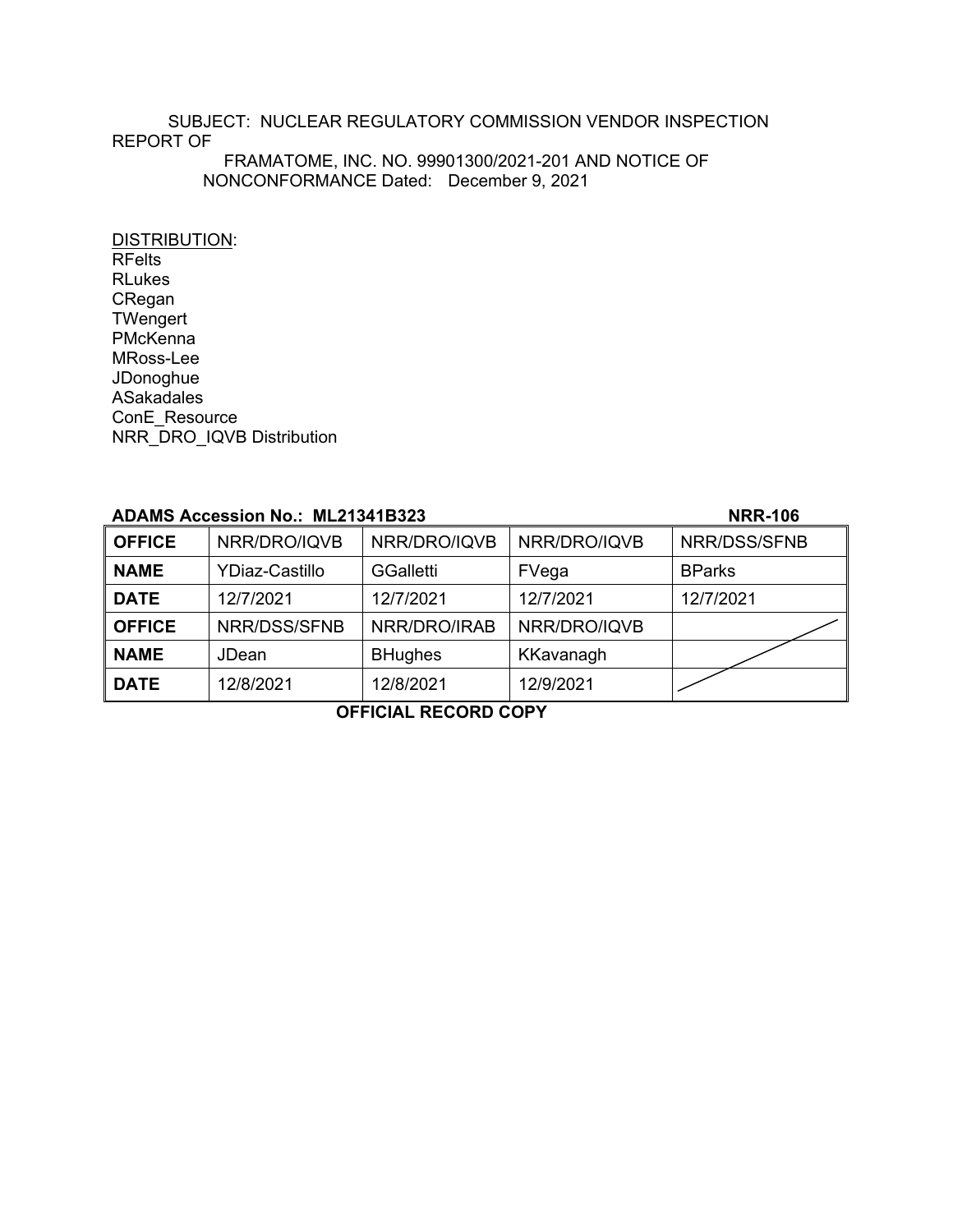# **NOTICE OF NONCONFORMANCE**

Framatome, Inc. **Docket No. 99901300** 3315 Old Forest Rd. Report No. 2021-201 Lynchburg, VA 24501

Based on the results of a U.S. Nuclear Regulatory Commission (NRC) inspection conducted at the Framatome, Inc.'s (hereafter referred to as Framatome) facility in Lynchburg, VA, from November 15, 2021 through November 19, 2021, Framatome did not conduct certain activities in accordance with NRC requirements that were contractually imposed upon Framatome by its customers or NRC licensees:

A. Criterion XVI, "Corrective Action," of Appendix B, "Quality Assurance Criteria for Nuclear Power Plants and Fuel Reprocessing Plants," to Title 10 of the *Code of Federal Regulations* (10 CFR) Part 50, "Domestic Licensing of Production and Utilization Facilities," states, in part, that "Measures shall be established to assure that conditions adverse to quality, such as failures, malfunctions, deficiencies, deviations, defective material and equipment, and nonconformances are promptly identified and corrected."

Subsection 7.2.1 of Framatome's procedure No. 1703-88, "US Fuel Corrective Action Program (Devonway ICAP)", Revision 1, dated March 2, 2020, states, in part, that "A CR [condition report] should be originated as soon as practical after an issue has been identified."

Contrary to the above, as of November 19, 2021, Framatome failed to promptly identify and correct a condition adverse to quality associated with its Nodal Expansion Method Optimized (NEMO) core simulator computer code. Specifically, Framatome inadequately assessed potential causes of anomalies identified within NEMO. On May 10, 2021, Entergy Nuclear Operations, Inc. (hereafter referred to as Entergy - the licensee for Arkansas Nuclear One, Unit 1 (ANO-1)) notified Framatome that during a power distribution surveillance test at approximately 60-percent rated thermal power, a discrepancy was observed between the measured power in several fuel assemblies and the power predicted using NEMO. In response, Framatome provided Entergy revised surveillance acceptance criteria in reports dated May 11, 2021, May 17, 2021, and June 22, 2021. Entergy subsequently presented a draft apparent cause analysis to the NRC staff, with Framatome personnel in attendance, during a teleconference on June 28, 2021, indicating that NEMO modeling issues were a potential and likely significant contributor to the observed discrepancies. However, Framatome only opened Condition Report (CR) No. 2021-2275, "ANO-1 Cycle 30 Power Distribution Measurement Anomaly," to address this issue as a track and trend CR on September 29, 2021. In addition, the CR did not adequately determine potential sources of the discrepancy associated with NEMO.

This issue has been identified as Nonconformance 99901300/2021-201-01.

Please provide a written statement or explanation to the U.S. Nuclear Regulatory Commission, ATTN: Document Control Desk, Washington, DC 20555-0001, with a copy to the Chief, Quality Assurance and Vendor Inspection Branch, Division of Reactor Oversight, Office of Nuclear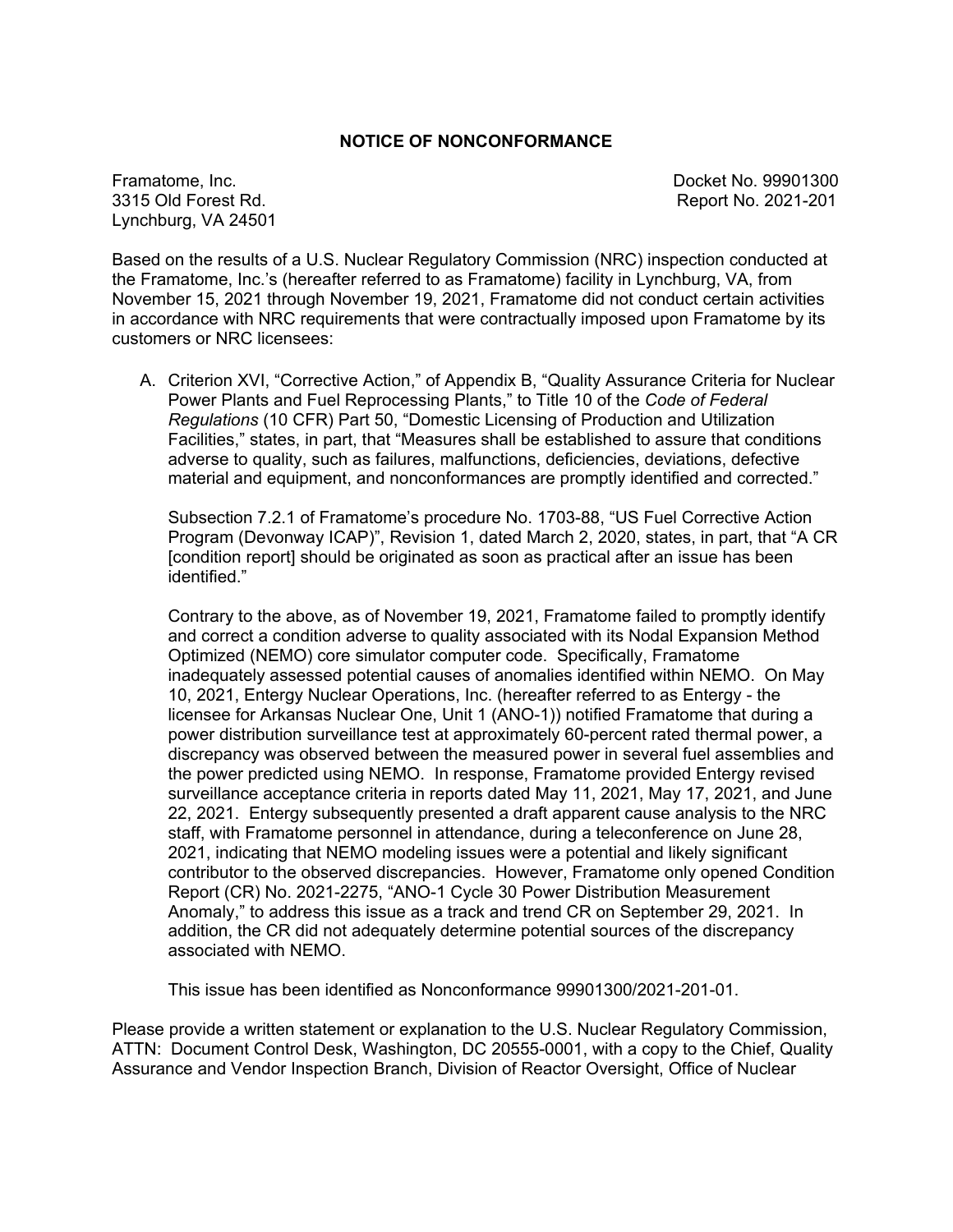Reactor Regulation, within 30 days of the date of the letter transmitting this Notice of Nonconformance. This reply should be clearly marked as a "Reply to a Notice of Nonconformance" and should include for each noncompliance: (1) the reason for the noncompliance or, if contested, the basis for disputing the noncompliance; (2) the corrective steps that have been taken and the results achieved; (3) the corrective steps that will be taken to avoid further noncompliance; and (4) the date when full compliance will be achieved. Where good cause is shown, the NRC will consider extending the response time.

Because your response will be made available electronically for public inspection in the NRC's Public Document Room or from the NRC's Agencywide Documents Access and Management System, which is accessible from the NRC's Web site at http://www.nrc.gov/readingrm/adams.html, to the extent possible, it should not include any personal privacy, proprietary, or Safeguards Information (SGI) so that the NRC can make it available to the public without redaction. If personal privacy or proprietary information is necessary to provide an acceptable response, then please provide a bracketed copy of your response that identifies the information that should be protected and a redacted copy of your response that deletes such information. If you request that such material be withheld, you must specifically identify the portions of your response that you seek to have withheld and provide in detail the bases for your claim of withholding (e.g., explain why the disclosure of information would create an unwarranted invasion of personal privacy or provide the information required by 10 CFR 2.390(b) to support a request for withholding confidential commercial or financial information). If SGI is necessary to provide an acceptable response, please provide the level of protection described in 10 CFR 73.21, "Protection of Safeguards Information: Performance Requirements."

Dated this 9th day of December 2021.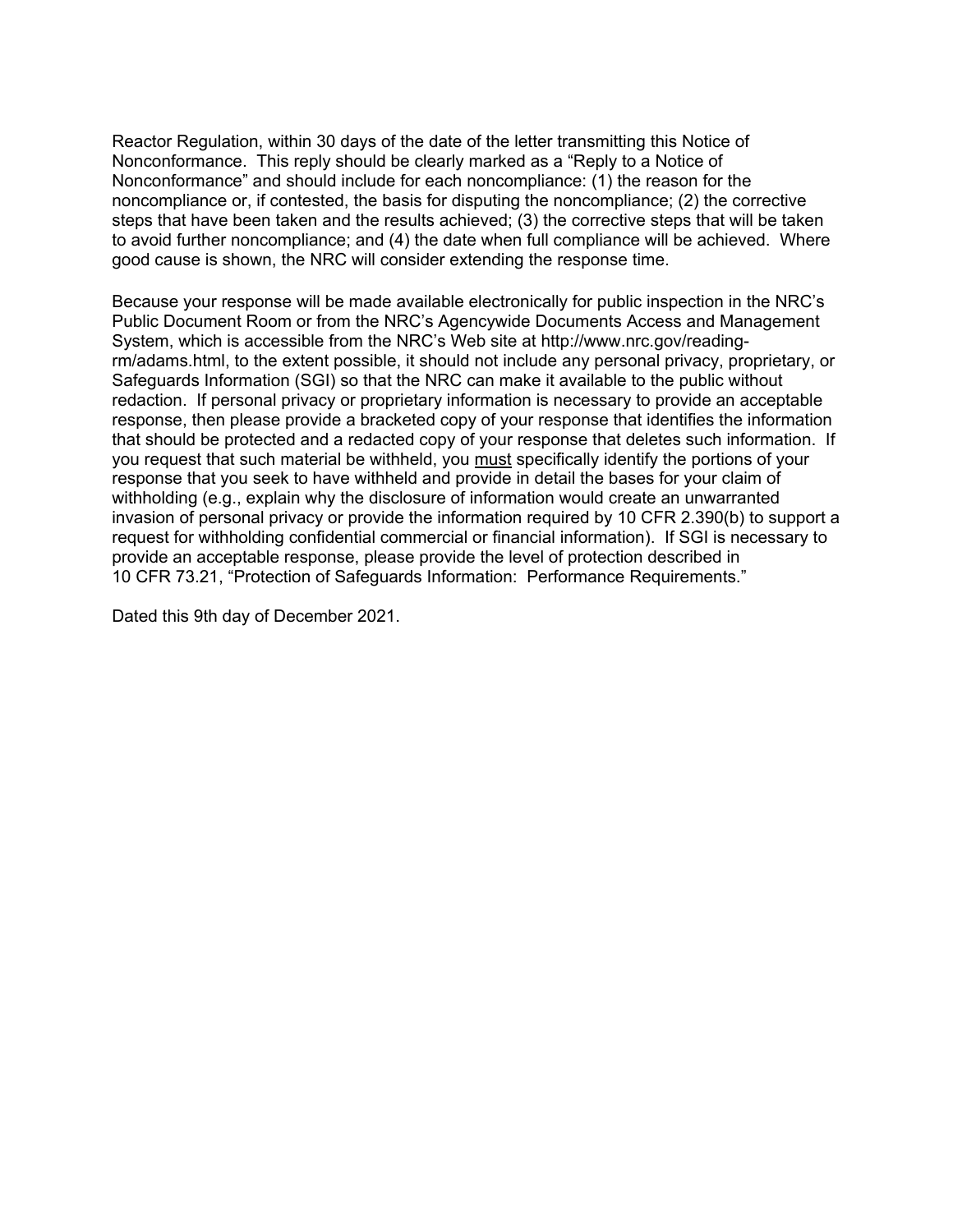# **U.S. NUCLEAR REGULATORY COMMISSION OFFICE OF NUCLEAR REACTOR REGULATION DIVISION OF REACTOR OVERSIGHT VENDOR INSPECTION REPORT**

| Docket No.:                       | 99901300                                                                                                                                                                         |                                                                              |                                                                                                    |  |  |
|-----------------------------------|----------------------------------------------------------------------------------------------------------------------------------------------------------------------------------|------------------------------------------------------------------------------|----------------------------------------------------------------------------------------------------|--|--|
| Report No.:                       | 99901300/2021-201                                                                                                                                                                |                                                                              |                                                                                                    |  |  |
| Vendor:                           | Framatome, Inc.<br>3315 Old Forest Road<br>Lynchburg, VA 24501                                                                                                                   |                                                                              |                                                                                                    |  |  |
| <b>Vendor Contact:</b>            | Mr. Victor Montalbano<br>Vice-President, Quality and Performance<br>Email: victor.montalbano@framatome.com<br>Phone: 434-832-3368                                                |                                                                              |                                                                                                    |  |  |
| <b>Nuclear Industry Activity:</b> | Framatome, Inc.'s scope of supply includes fuel design and<br>fabrication, engineering services, and replacement of safety-<br>related components for U.S. nuclear power plants. |                                                                              |                                                                                                    |  |  |
| <b>Inspection Dates:</b>          | November 15 - 19, 2021                                                                                                                                                           |                                                                              |                                                                                                    |  |  |
| Inspectors:                       | Yamir Diaz-Castillo<br>Greg Galletti<br>Frankie Vega<br>Benjamin Parks<br>Jeremy Dean                                                                                            | NRR/DRO/IQVB<br>NRR/DRO/IQVB<br>NRR/DRO/IQVB<br>NRR/DSS/SFNB<br>NRR/DSS/SFNB | <b>Team Leader</b><br><b>Trainee</b><br><b>Technical Specialist</b><br><b>Technical Specialist</b> |  |  |
| Approved by:                      | Kerri A. Kavanagh, Chief<br>Quality Assurance and Vendor Inspection Branch<br>Division of Reactor Oversight<br>Office of Nuclear Reactor Regulation                              |                                                                              |                                                                                                    |  |  |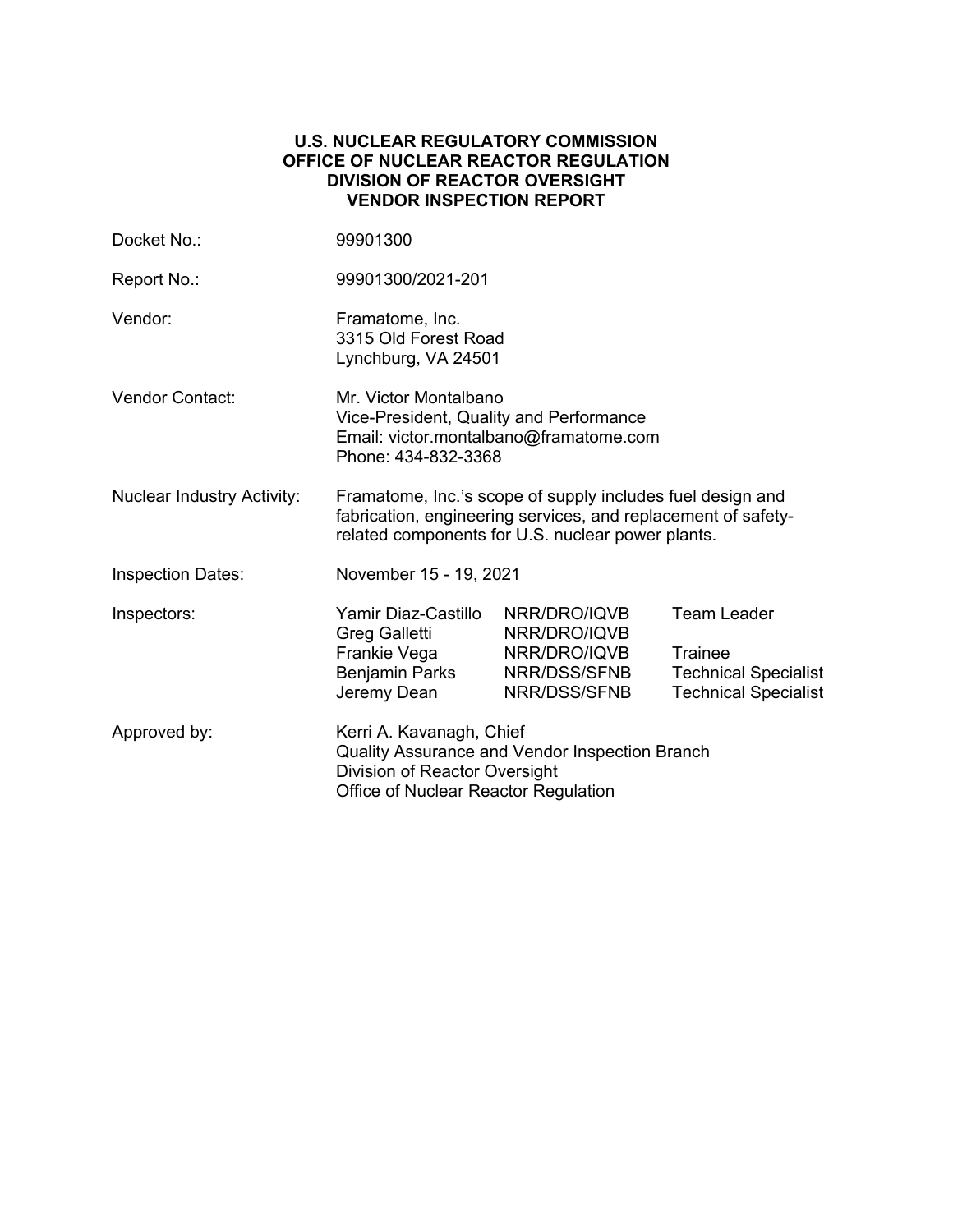# **EXECUTIVE SUMMARY**

# Framatome Inc. 99901300/2021-201

The U.S. Nuclear Regulatory Commission (NRC) staff conducted a limited scope routine vendor inspection at the Framatome, Inc.'s (hereafter referred to as Framatome) facility in Lynchburg, VA, to verify that it had implemented an adequate quality assurance (QA) program that complies with the requirements of Appendix B, "Quality Assurance Criteria for Nuclear Power Plants and Fuel Reprocessing Plants," to Title 10 of the *Code of Federal Regulations* (10 CFR) Part 50, "Domestic Licensing of Production and Utilization Facilities," and 10 CFR Part 21, "Reporting of Defects and Noncompliance." The NRC inspection team conducted this inspection from November 15 through November 19, 2021. The last NRC inspection of this facility was conducted virtually in February 2021.

This technically-focused inspection specifically evaluated Framatome's implementation of quality activities associated with: (1) Arkansas Nuclear One, Unit 1's (ANO-1) radial peaking factor exceeding both the generic cycle independent criteria and the basic maneuvering acceptance criteria (BMAC) value, and (2) the digital instrumentation and control (DI&C) modernization project for Turkey Point Nuclear Generating (TPNG) Units 3 and 4. Specific activities observed by the NRC inspection team included:

 Walkthrough of the Tricon product test bed area for the TPNG Units 3 and 4 DI&C modernization project and receipt inspection areas

These regulations served as the bases for the NRC inspection:

- Appendix B to 10 CFR Part 50
- 10 CFR Part 21

During the course of this inspection, the NRC inspection team implemented Inspection Procedure (IP) 43002, "Routine Inspections of Nuclear Vendors," dated January 27, 2017, IP 43004, "Inspection of Commercial-Grade Dedication Programs," dated January 27, 2017, and IP 36100, "Inspection of 10 CFR Part 21 and Programs for Reporting Defects and Noncompliance," dated May 16, 2019.

With the exception of the nonconformance described below, the NRC inspection team concluded that Framatome' QA policies and procedures comply with the applicable requirements of Appendix B to 10 CFR Part 50 and 10 CFR Part 21, and that Framatome personnel are implementing these policies and procedures effectively. The results of this inspection are summarized below.

# Nonconforming Material, Parts, or Components and Corrective Action

The NRC inspection team reviewed Framatome's policies and procedures that govern the implementation of Framatome's nonconforming material, parts, or components and corrective action programs to verify compliance with the regulatory requirements in Criterion XV, "Nonconforming Materials, Parts or Components," and Criterion XVI, "Corrective Action," of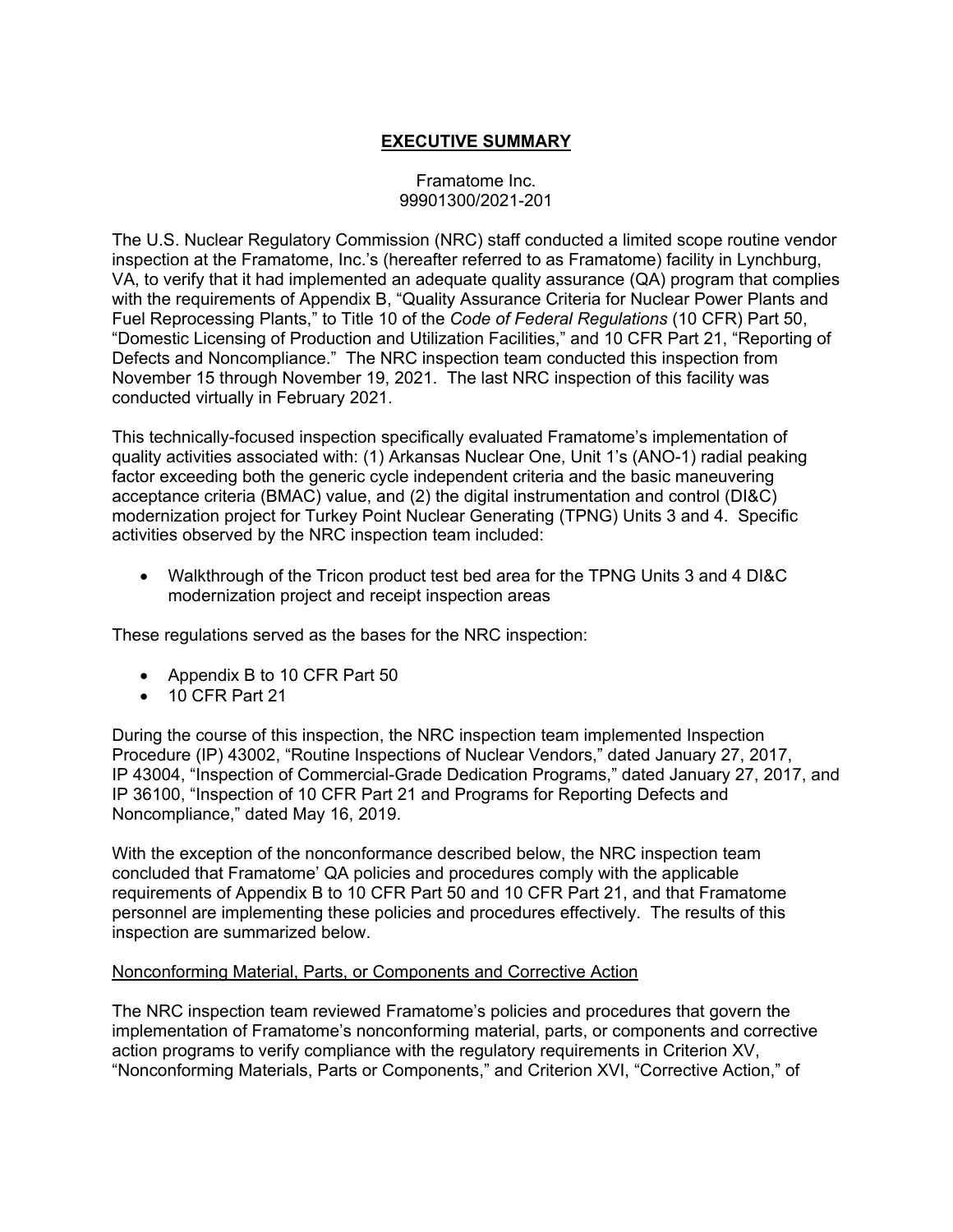Appendix B to 10 CFR Part 50. The NRC inspection team reviewed a sample of nonconformance reports (NCRs) and condition reports (CRs) associated with the TPNG Units 3 and 4 DI&C modernization project. For the NCRs, the NRC inspection team confirmed that they were adequately documented, reviewed, tracked, and dispositioned. For the CRs, the NRC inspection team confirmed that they were adequately reviewed, implemented, and approved by appropriate personnel in a timely manner. No findings of significance were identified.

The NRC inspection team issued Nonconformance 99901300/2021-201-01 in association with Framatome's failure to implement the regulatory requirements of Criterion XVI of Appendix B to 10 CFR Part 50. Nonconformance 99901300/2021-201-01 cites Framatome for failing to promptly identify and correct a condition adverse to quality associated with its Nodal Expansion Method Optimized (NEMO) core simulator computer code. Specifically, the NRC inspection team determined that Framatome inadequately assessed potential causes of the anomalies identified by ANO-1 within the NEMO code system identified during a power distribution surveillance test at approximately 60-percent rated thermal power. Framatome did not thoroughly evaluate potential deviations that may have been attributable to the NEMO code, such as by performing additional sensitivity studies or higher-order calculations to further investigate the sensitivity of the NEMO predictions to evolutionary design changes implemented at ANO-1.

# Design Control

The NRC inspection team reviewed Framatome's policies and implementing procedures that govern the implementation of its design control program to verify compliance with the requirements of Criterion III, "Design Control," of Appendix B to 10 CFR Part 50. The NRC inspection team reviewed examples of work products developed for the TPNG Units 3 and 4 DI&C modernization project including documentation associated with the planning and requirements phases identified on the Master Configuration List. The NRC inspection team also reviewed cycle-specific design calculations supporting the event at ANO-1, as well as governing procedures and guidelines, and applicable licensing documents. No findings of significance were identified.

# Commercial-Grade Dedication

The NRC inspection team reviewed Framatome's policies and implementing procedures that govern the implementation of its commercial-grade dedication program to verify compliance with the requirements of Criterion III and Criterion VII, "Control of Purchased Material, Equipment, and Services," of Appendix B to 10 CFR Part 50. The NRC inspection team reviewed completed documentation including a sample of commercial-grade surveys and technical evaluations associated with the TPNG Units 3 and 4 DI&C modernization project. The NRC inspection team confirmed the commercial-grade surveys contained sufficient objective evidence of the control of the critical characteristics and the technical evaluations adequately identified the critical characteristics and the acceptance criteria of the items being dedicated. No findings of significance were identified.

# Supplier Oversight

The NRC inspection team reviewed Framatome's policies and implementing procedures that govern the implementation of its supplier oversight program to verify compliance with the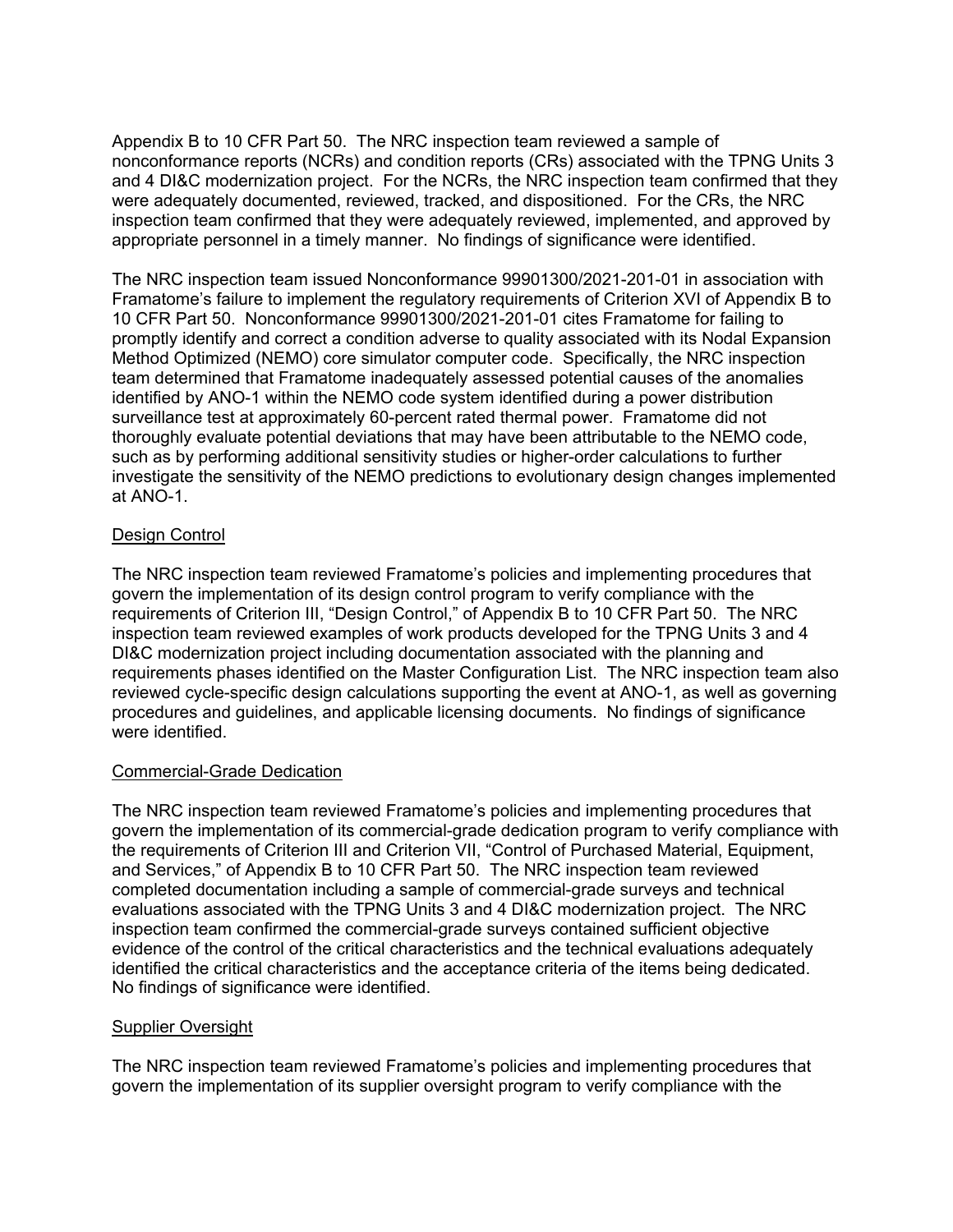requirements of Criterion IV, "Procurement Document Control," and Criterion VII of Appendix B to 10 CFR Part 50. The NRC inspection team evaluated on-going supplier oversight activities associated with TPNG Units 3 and 4 DI&C modernization project and reviewed a sample of the most recent external audits and purchase orders (POs) from vendors on Framatome's Approved Supplier List. No findings of significance were identified.

# 10 CFR Part 21 Program

The NRC inspection team reviewed Framatome's policies and implementing procedures that govern the implementation of its 10 CFR Part 21 program to verify compliance with 10 CFR Part 21. The NRC inspection team: (1) reviewed the 10 CFR Part 21 postings; (2) reviewed a sample of POs; (3) verified that Framatome's nonconformance and corrective action programs provide a link to the 10 CFR Part 21 program; and (4) reviewed a sample of 10 CFR Part 21 evaluations performed by Framatome. No findings of significance were identified.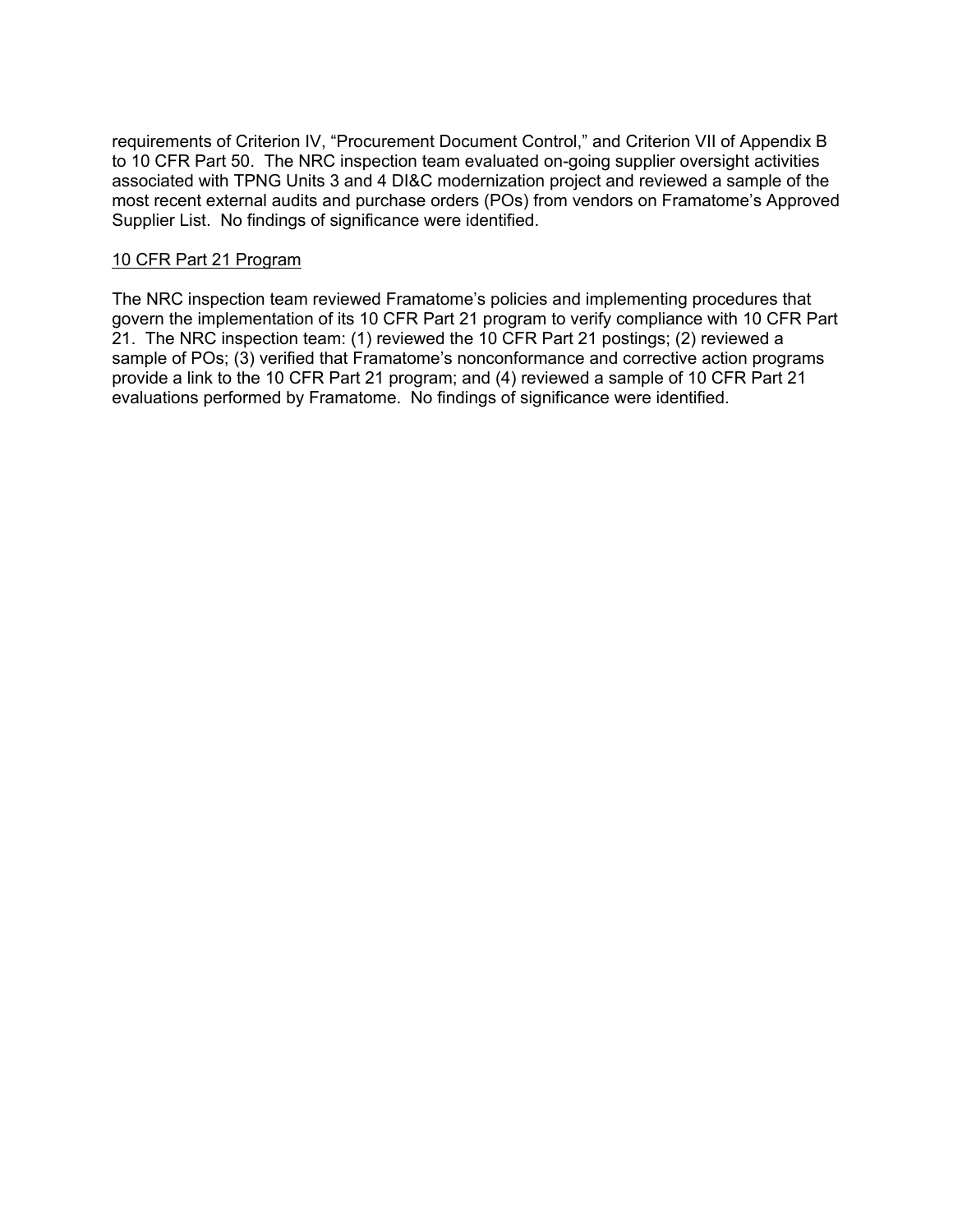# **REPORT DETAILS**

# 1. Design Control

# a. Inspection Scope

The NRC inspection team reviewed Framatome Inc.'s (hereafter referred to as Framatome) policies and implementing procedures that govern the implementation of its design control program to verify compliance with the regulatory requirements of Criterion III, "Design Control," of Appendix B, "Quality Assurance Criteria for Nuclear Power Plants and Fuel Reprocessing Plants," to Title 10 of the *Code of Federal Regulations* (10 CFR) Part 50, "Domestic Licensing of Production and Utilization Facilities." The NRC inspection team focused its review of Framatome's design control process on: (1) the digital instrumentation and control (DI&C) modernization project for Turkey Point Nuclear Generating (TPNG) Units 3 and 4 and (2) the Arkansas Nuclear One, Unit 1 (ANO-1) event where the radial peaking factor exceeded both the generic cycle independent criteria and the Basic Maneuvering Acceptance Criteria (BMAC) values.

# Turkey Point Nuclear Generating Units 3 and 4 DI&C Modernization Project

# Planning (Conceptual) Phase Review

The NRC inspection team reviewed a sample of quality procedures and instructions governing the development of DI&C project specific plans, and output documents required to implement the modernization project, including the: (1) Project Management Plan (PMP); (2) Project Quality Plan (PQP); (3) Master Configuration List (MCL) - Unit 3 and 4; (4) Software Quality Assurance Plan (SQAP); (5) Software Development Plan (SDP); (6) Software Configuration Management Plan (SCMP); (7) and the Software Verification and Validation Plan (SVVP). These plans were developed as part of the planning (conceptual) phase activities for the modernization project. The NRC inspection team verified that the project specific plans were developed in accordance with Framatome's quality procedures and instructions, as applicable.

The NRC inspection team also reviewed a sample of completed independent verification and validation (IV&V) task activities and discussed the role IV&V plays in the implementation of the modernization project. The NRC inspection team verified that IV&V had completed activities specified in the SVVP for the planning phase and provided objective evidence to support those activities such as formal reviews of several planning phase documents identified in the MCL including the PQP, SQAP, SCMP, SDP, and SVVP.

# Requirements Phase Review

The NRC inspection team reviewed several requirements phase documents governing the control and development of project specific quality records, including those for developing and revising specifications and system descriptions, and control of IV&V engineering and design engineering interfaces. For the modernization project, the NRC inspection team noted that at the time of the inspection, only the qualified safety parameter display system (QSPDS) requirements phase documentation has been developed.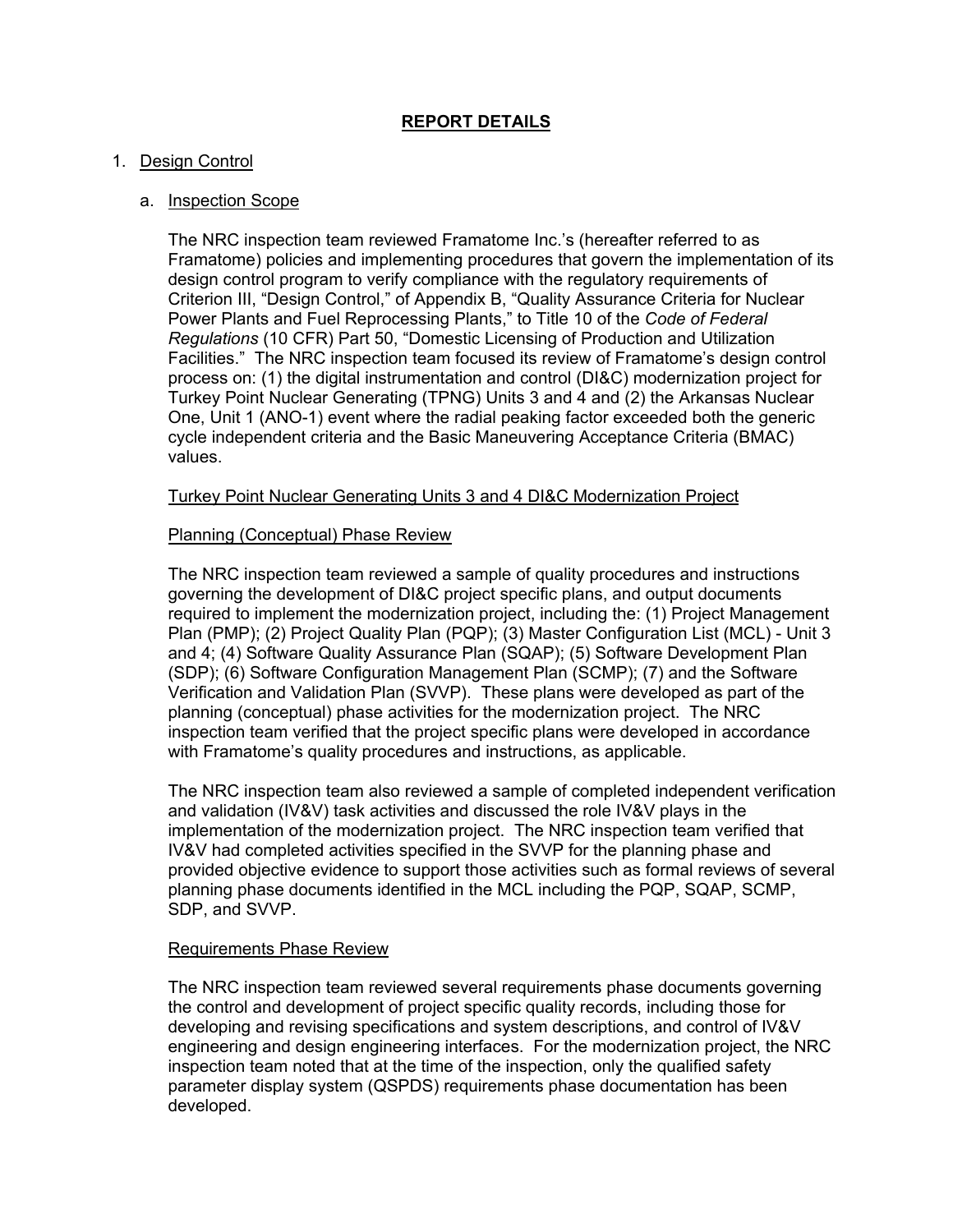The NRC inspection team also reviewed a sample of system and software requirement specifications for the QSPDS. The NRC inspection team confirmed that: (1) the specifications were developed in accordance with the requirements phase procedures and instructions, and (2) the output specifications were developed in accordance with the applicable written instructions.

In addition, the NRC inspection team reviewed examples of the use of the Cradle software tool used to document the system and software requirements developed initially from the from the customer specification, and further decomposed from the system requirements specification (SyRS). The NRC inspection team reviewed the process used to identify and establish linkages between the requirements, the processes used by IV&V to establish both forward and backward requirements traceability, and discussed the process IV&V uses to perform the requirements phase task activities related to requirements traceability and acceptance.

Furthermore, the NRC inspection team reviewed the SVVP activities, sampled completed IV&V task activities and reports, and discussed the role of IV&V in the implementation of the modernization project. The NRC inspection team verified that IV&V had completed several required activities specified in the SVVP for the requirements phase and had documented their evaluation of the project activities in the QSPDS requirements phase summary report. The report described several key activities including:

- 1. Verification that the configuration management process was complete and accurate.
- 2. Performance of a security assessment (performed separately by Framatome's cyber security group).
- 3. Development of the traceability analysis from the customers' engineering procurement specification to the SyRS and software requirements specification (SRS).
- 4. Evaluation of the SyRS and SRS for correctness, consistency, completeness, and accuracy.
- 5. Preparation of the QSPDS requirements phase summary report.

# ANO-1 Radial Peaking Factor Event

The NRC inspection team reviewed Framatome's design control process for ANO-1's radial peaking factor event including the applicable procedures and guidelines associated with ANO-1's fuel design. The NRC inspection team also reviewed NRCapproved licensing topical reports that describe Framatome's fuel cycle design analytic methods and the specific calculations supporting the design and operation of ANO-1 Cycles 27 through 30. In addition, the NRC inspection team reviewed Framatome's calculations for the revised BMAC values and confirmed these calculations were done in accordance with Framatome's design control procedures and within the applicable technical parameters. The NRC inspection team verified that the calculations were independently verified consistent with Framatome's design control process.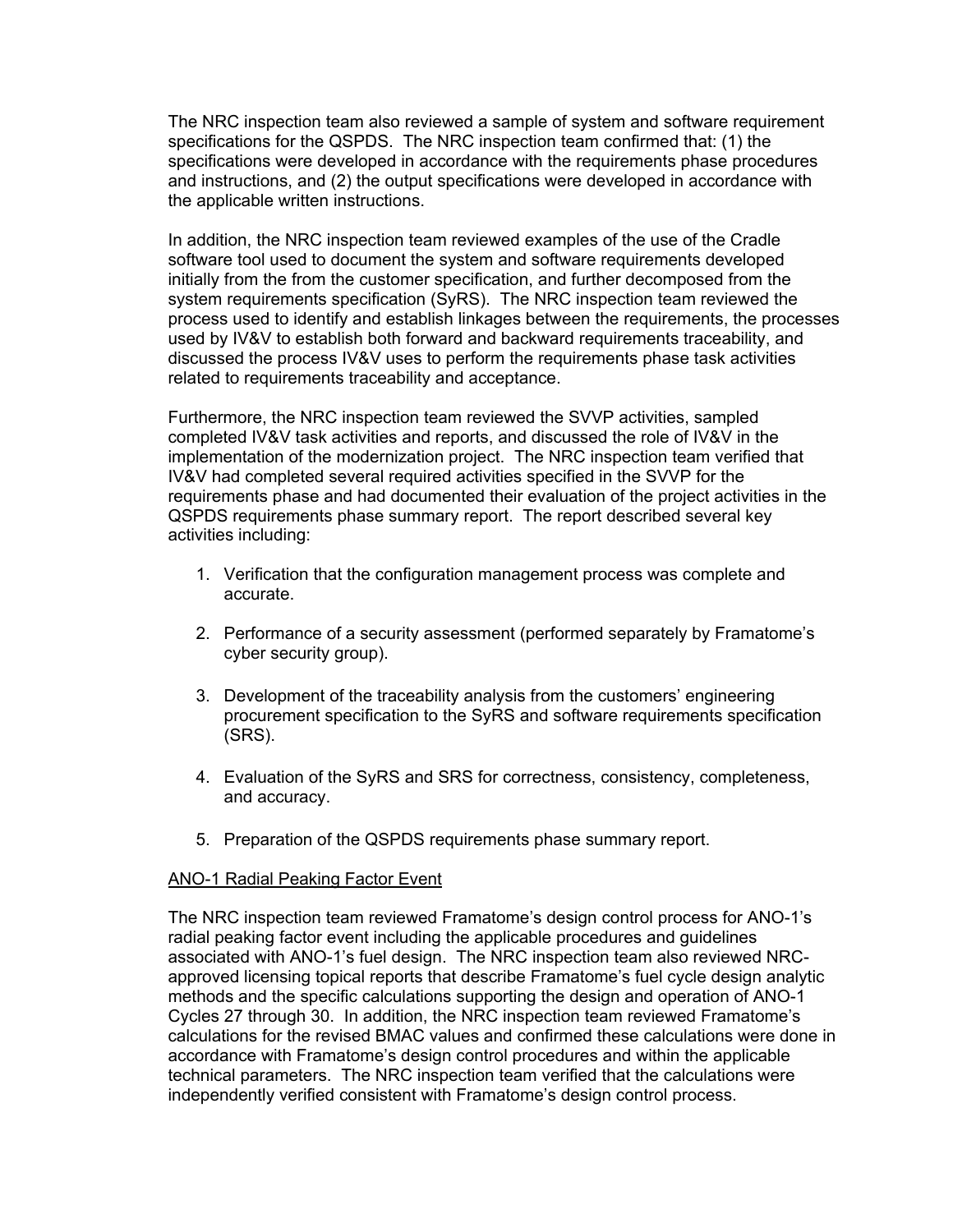The NRC inspection team also discussed the design control program with Framatome's management and technical staff. The attachment to this inspection report lists the documents reviewed and personnel interviewed by the NRC inspection team.

## b. Observations and Findings

# ANO-1 Radial Peaking Factor Event

Framatome fabricates fuel, designs fuel cycles, and provides core monitoring software for Entergy Nuclear Operation's (hereafter referred to as Entergy) ANO-1. Framatome designs fuel cycles using the NEMO computer code described in Topical Report BAW-10180-A, "NEMO - Nodal Expansion Method Optimized," Revision 1, dated March 1993. In addition, Framatome uses outputs from the NEMO computer code to develop BMAC values, which Entergy uses to help monitor the local power distribution of the core at ANO-1 and assure that the fuel cycle design has been properly implemented and is operating in accordance with the design. The BMAC values reflect available power peaking margin at each core location beyond the limiting values assumed in the plant accident and transient analyses. Framatome issued Revision 1 of FS1-0051353, "ANO-1 Cycle 30 BMAC Summary Report," on February 9, 2021, which was the first issuance of the BMAC report for ANO-1, Cycle 30.

Framatome fabricates fuel assemblies for use at ANO-1 that include stainless steel "filler" rods (SSRs), which replace ordinary, zirconium-alloy-clad, nuclear fuel rods in limited locations in select assemblies. These SSRs are installed in locations that are or will be subject to thermal hydraulic conditions that could increase the likelihood of a fretting failure of an ordinary fuel rod. When SSRs are used in a core design, they can cause incremental changes in the local and core-wide radial power distribution, and Framatome applies some modeling approximations within NEMO to account for this behavior.

On May 10, 2021, Entergy performed intermediate power level core power distribution testing at approximately 60-percent rated thermal power (RTP) and concluded that current BMAC values at 100-percent RTP would be insufficient to continue power ascension. Following this surveillance, Entergy requested Framatome to revise the ANO-1 Cycle 30 BMAC values to credit available margins to raise the BMAC values at 100-percent power, to accommodate the planned power ascension at ANO-1.

While performing the power distribution testing, Entergy measured the local assembly power in core location K-10 and observed that the measured power deviated from the power predicted in the fuel cycle design by 8.3-percent measured-to-predicted (M-P). Several other locations in core exhibited M-P deviations, but of lower magnitude. On May 11, 2021, at Entergy's request, Framatome supplied FS1-0051353, "ANO-1 Cycle 30 BMAC Summary Report," Revision 2, which credited additional sources of analytic margin, increased the BMAC values, and allowed Entergy to resume power ascension.

Entergy projected the fuel assembly power M-P agreement further into ANO-1 Cycle 30 operation and concluded that the newly revised BMAC values would be challenged early in the first half of the operating cycle due to adverse trends in M-P power comparisons. There was not sufficient analytic margin remaining to further adjust the BMAC values, such that other ways to increase the BMAC values were required. Upon request from Entergy, Framatome completed a third BMAC report, FS1-0051353, Revision 3, on May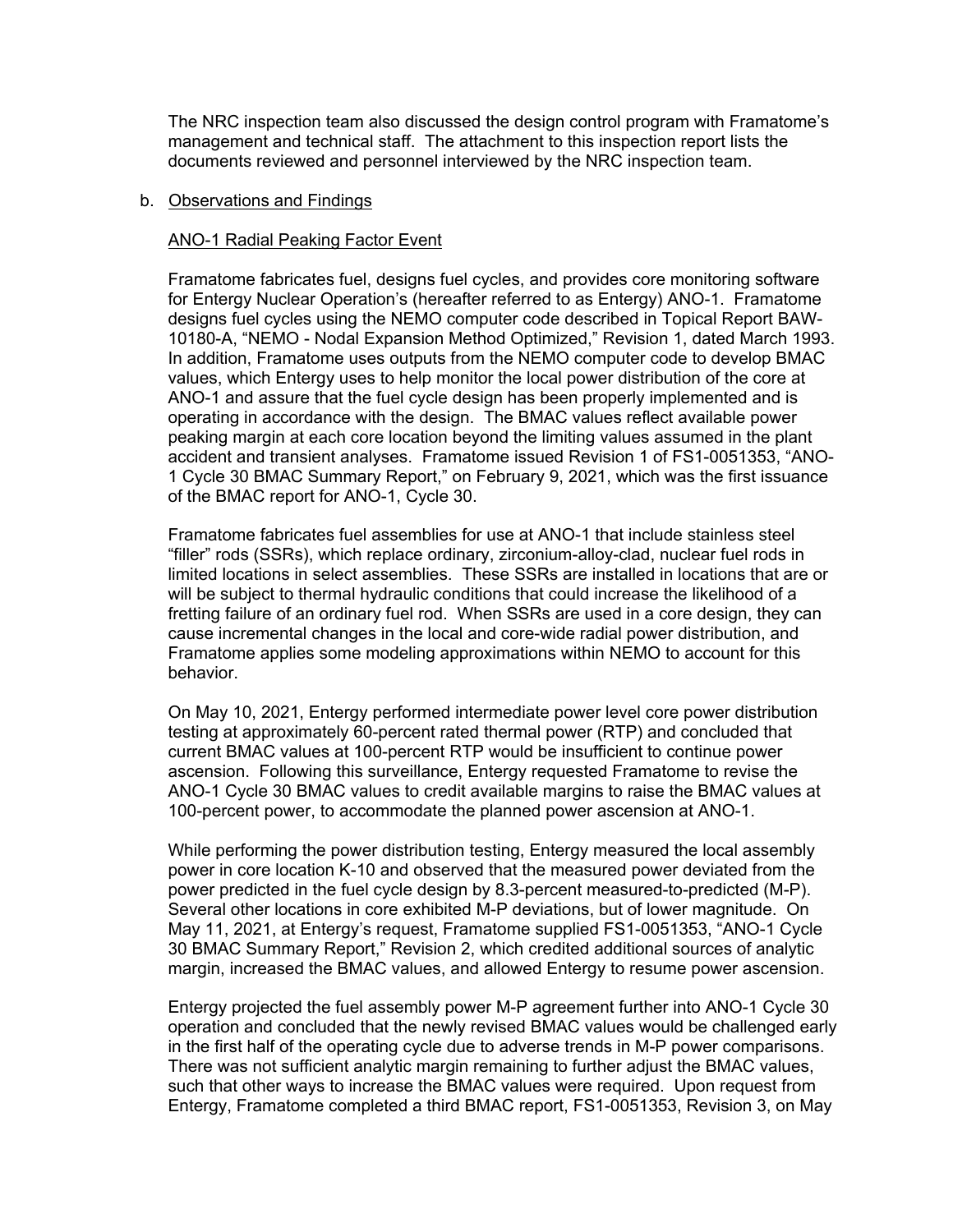17, 2021, which required the imposition of administrative limits on ANO-1 operating domain. The administrative limits would restrict the ANO-1 Cycle 30 positive imbalance setpoints by reducing them by 4-percent M-P.

Despite the issuance of Revision 3 of FS1-0051353, Entergy continued to observe adverse trending of the assembly power M-P agreement, and subsequently requested Framatome to prepare an additional revision to FS1-0051353. On June 22, 2021, Framatome issued FS1-0051353, Revision 4, to provide additional margin in the BMAC values to compensate for the adverse trending that Entergy continued to observe. In order to implement the new BMAC values, Entergy revised the ANO-1 Cycle 30 Core Operating Limits Report (COLR) and the Axial Shape Index (ASI) limits. Entergy then adjusted the Reactor Protection System (RPS) scram setpoints on ASI to match those in the revised ANO-1 Cycle 30 COLR. The revised COLR/ASI limits then supported the revised BMAC values. Framatome opened Condition Report (CR) 2021-2275, "ANO-1 Cycle 30 Power Distribution Measurement Anomaly," as a track and trend CR on September 29, 2021 to continue monitoring this issue. A more detailed evaluation of Framatome's CR-2021-2275, including the information that Entergy prepared to support an Apparent Cause Analysis (ACA), is documented in Section 2 below.

# c. Conclusion

The NRC inspection team concluded that Framatome is implementing its design control program in accordance with the regulatory requirements of Criterion III of Appendix B to 10 CFR Part 50. Based on the limited sample of documents reviewed, the NRC inspection team also determined that Framatome is implementing its policies and procedures associated with the design control program. No findings of significance were identified.

# 2. Nonconforming Materials, Parts, or Components and Corrective Action

# a. Inspection Scope

The NRC inspection team reviewed Framatome's policies and implementing procedures that govern the implementation of its nonconforming materials, parts, or components and corrective action programs to verify compliance with the requirements of Criterion XV, "Nonconforming Materials, Parts, or Components," and Criterion XVI, "Corrective Action," of Appendix B to 10 CFR Part 50.

The NRC inspection team reviewed a sample of nonconformance reports (NCRs) associated with the TPNG Units 3 and 4 DI&C modernization project and confirmed that Framatome: (1) dispositioned the NCRs in accordance with the applicable procedures; (2) documented an appropriate technical justification for various dispositions; and (3) took adequate corrective action with regard to the nonconforming items. In addition, the NRC inspection team confirmed that the NCR process provides a link to the 10 CFR Part 21, "Reporting of Defects and Noncompliance," program.

The NRC inspection team also reviewed a sample of CRs associated with the TPNG Units 3 and 4 DI&C modernization project and confirmed that the CRs provided: (1) adequate documentation and description of conditions adverse to quality, (2) an appropriate analysis of the cause of these conditions and the corrective actions taken to prevent recurrence, as applicable, (3) direction for review and approval by the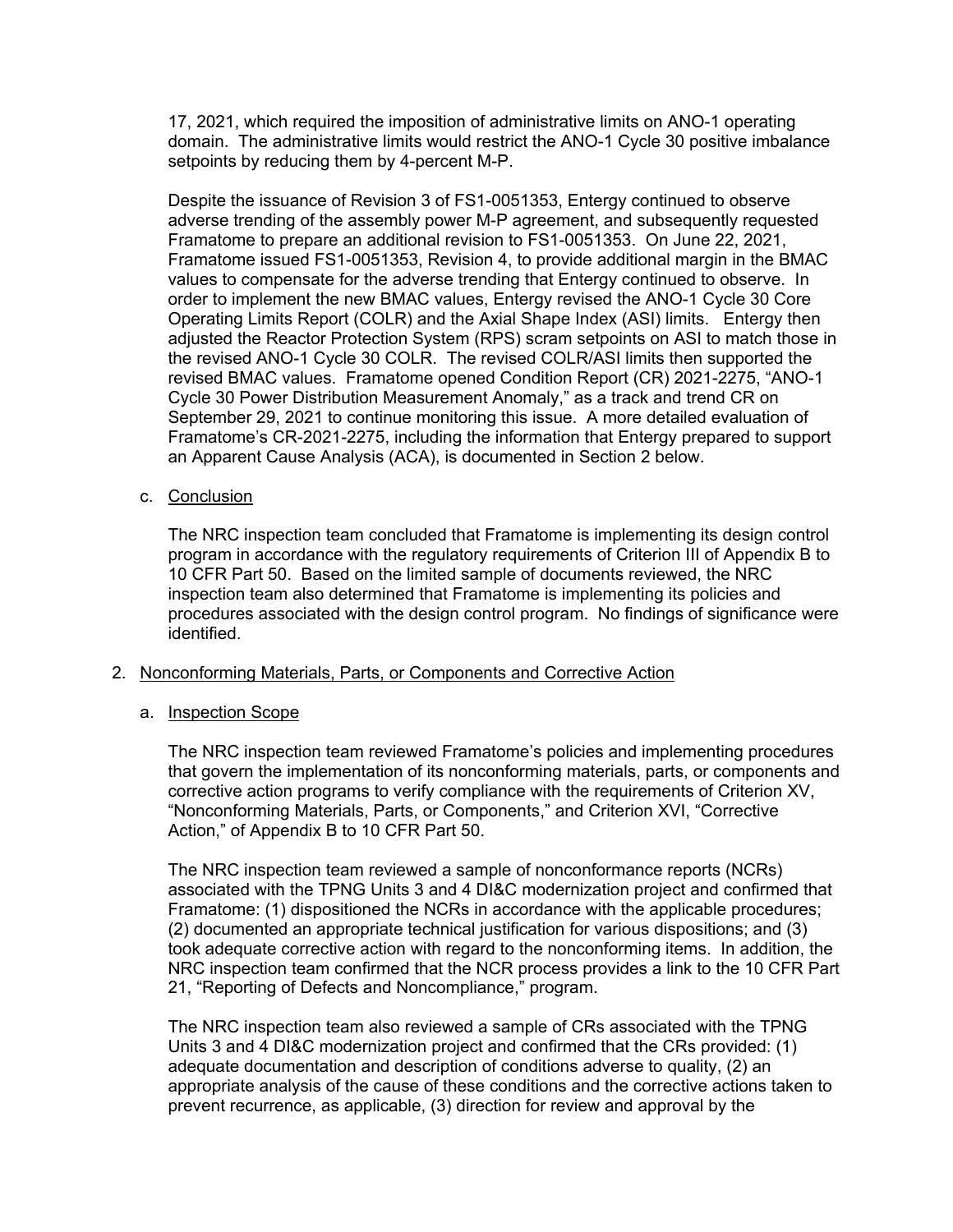responsible authority, (4) a description of the current status of the corrective actions, and (5) the follow-up actions taken to verify timely and effective implementation of the corrective actions. In addition, the NRC inspection team confirmed that the CRs provide a link to the 10 CFR Part 21 program.

For ANO-1's radial peaking factor event, Framatome did not initiate any NCRs and only opened CR-2021-2275.

The NRC inspection team also discussed the nonconforming materials, parts, or components and corrective action programs with Framatome's management and technical staff. The attachment to this inspection report lists the documents reviewed and personnel interviewed by the NRC inspection team.

#### b. Observations and Findings

During the review of CR-2021-2275, the NRC inspection team noted that the CR did not adequately identify and investigate the potential causes of the deviations in the M-P power distribution event at ANO-1. Although the CR includes an ACA prepared by Entergy, which suggested that the modeling for SSRs could be the main contributor, Framatome attributed approximately 25-percent of the deviation to SSR modeling. Framatome's analysis also identified other potential sources of error, but did not conclusively establish the causes of the error, nor the magnitude of each potential contributor. In addition, while CR-2021-2275 was opened on September 29, 2021, the NRC inspection team observed that Framatome had provided revisions to Entergy's BMAC reports on May 11, May 17, and June 22, 2021. The May 17, 2021 revision required Entergy to implement an administrative limit to an allowable axial power imbalance, and the June 22, 2021, revision required the creation of a new COLR and implementation of revised reactor trip system setpoints.

Section 7.1 of Framatome's Administrative Procedure No. 1703-88, "US Fuel Corrective Action Program (Devonway ICAP)," Revision 1, dated March 2, 2020, identifies 10 criteria under which a CR should be initiated. Subsection 7.2.1 of AP 1703-88 states, in part, that "A CR should be originated as soon as practical after an issue has been identified." During discussions with Framatome staff, the NRC inspection team questioned why a CR had not been initiated sooner than September 2021. These discussions centered around Framatome's belief that they had not deviated from technical and quality requirements stated in documents such as purchase orders (POs) or contracts. However, the NRC inspection team identified two additional criteria that applied to the discrepancy that Entergy observed at ANO-1. These criteria were: (1) there is uncertainty about compliance with requirements, and (2) there is a problem that may lead to noncompliance with requirements if not addressed.

Although the event occurred on May 10th, subsequent revisions to the BMAC reports occurred on May 11th, May 17th, and June 22nd. The initial revision allocated available sources of analytic target margin to allow the licensee to resume power ascension testing, however, the May 17th and June 22nd revisions required Entergy to take remedial measures at ANO-1. The May 17th BMAC revision required the implementation of administrative controls to reduce the allowable power imbalance, and the June 22nd revision required the customer to take corrective actions, including revising the Core Operating Limits Report and revising trip setpoints. Given that these BMAC report revisions were created to address continued, adverse trending of the M-P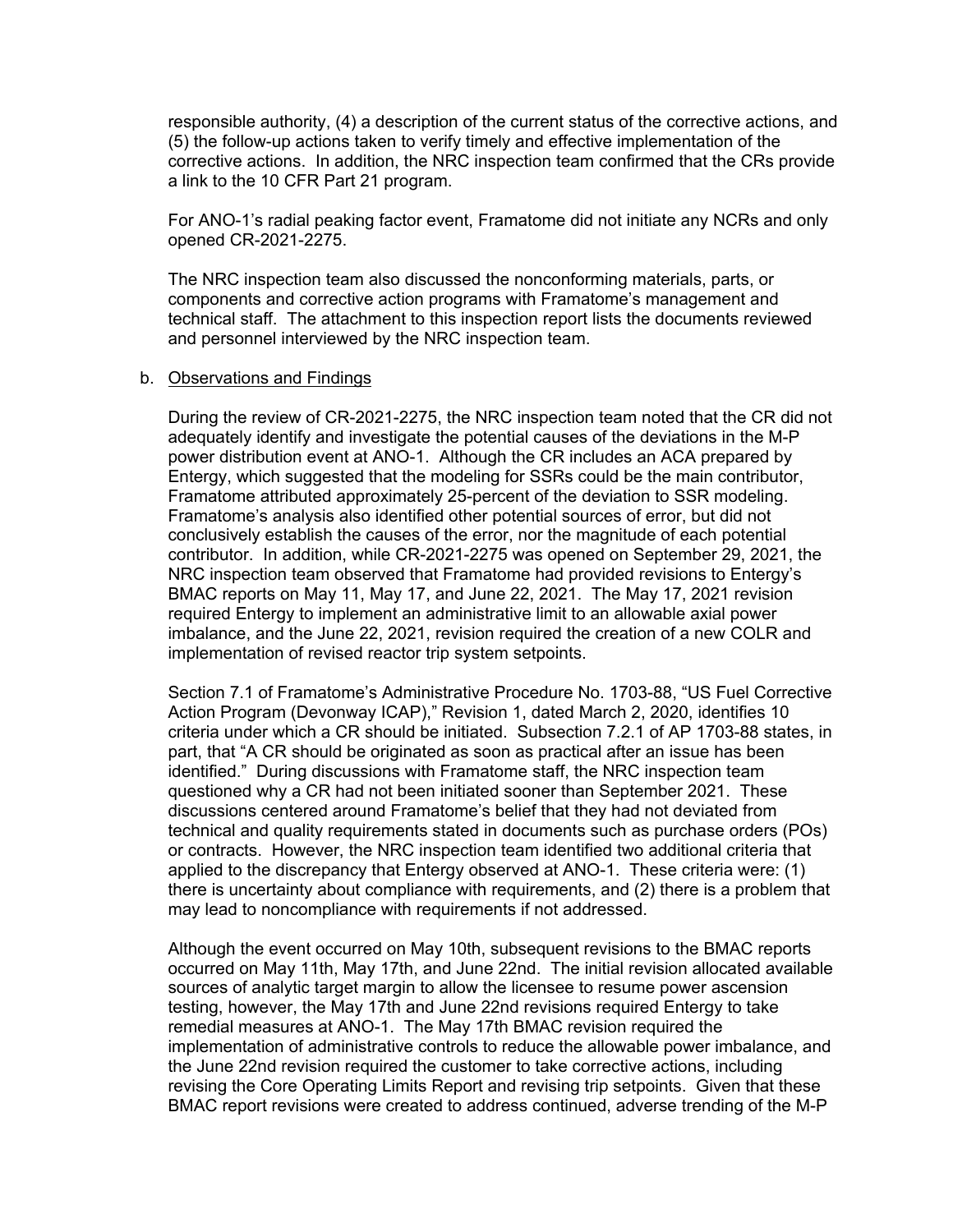agreement observed during power distribution surveillance testing, the NRC inspection team determined that the adverse trending created uncertainty about compliance with requirements, or could have led to non-compliance with requirements if not addressed.

In addition, Entergy briefed the NRC technical staff during a tele-conference on June 28, 2021, with Framatome staff also in attendance. Entergy's briefing consisted of a discussion of their draft ACA. The draft ACA concluded that most, if not all, of the M-P discrepancy was being caused by Framatome modeling of SSRs. Although CR-2021- 2275 indicates that Framatome's modeling of SSRs is not the sole contributor to M-P deviation, the CR indicates that it is a likely contributor. The NRC inspection team also noted that Entergy's ACA, and the additional documentation contained in the CR, which Framatome prepared, did not agree on the underlying causes of the adverse M-P power distribution comparisons. Because the CR was initiated as a track and trend CR, Framatome did not perform an adequate causal analysis. While several causes of the observed M-P deviations are operational issues, Framatome did not thoroughly evaluate potential deviations that may have been attributable to the NEMO code, such as by performing additional sensitivity studies or higher-order calculations to further investigate the sensitivity of the NEMO predictions to evolutionary design changes implemented at ANO-1, such as progressively higher loadings of SSRs and use of SSRs in fresh assemblies.

The NRC inspection team identified this issue as an example of Nonconformance 99901300/2021-201-01 for Framatome's failure to promptly identify and correct a condition adverse to quality associated with its NEMO core simulator computer code.

c. Conclusion

The NRC inspection team concluded that Framatome is implementing its nonconforming materials, parts, or components program in accordance with the regulatory requirements of Criterion XV of Appendix B to 10 CFR Part 50. Based on the limited sample of documents reviewed, the NRC inspection team also determined that Framatome is implementing its policies and procedures associated with the control of nonconforming materials, parts, or components program. No findings of significance were identified.

The NRC inspection team issued Nonconformance 99901300/2021-201-01 in association with Framatome's failure to implement the regulatory requirements of Criterion XVI of Appendix B to 10 CFR Part 50. Nonconformance 99901300/2021-201- 01 cites Framatome for failing to promptly identify and correct a condition adverse to quality. Specifically, Framatome did not adequately determined potential sources of the discrepancy associated with the NEMO code system.

# 3. Commercial-Grade Dedication

a. Inspection Scope

The NRC inspection team reviewed Framatome's policies and implementing procedures that govern the implementation of its commercial-grade dedication program to verify compliance with the regulatory requirements of Criterion III and Criterion VII, "Control of Purchased Material, Equipment, and Services," of Appendix B to 10 CFR Part 50.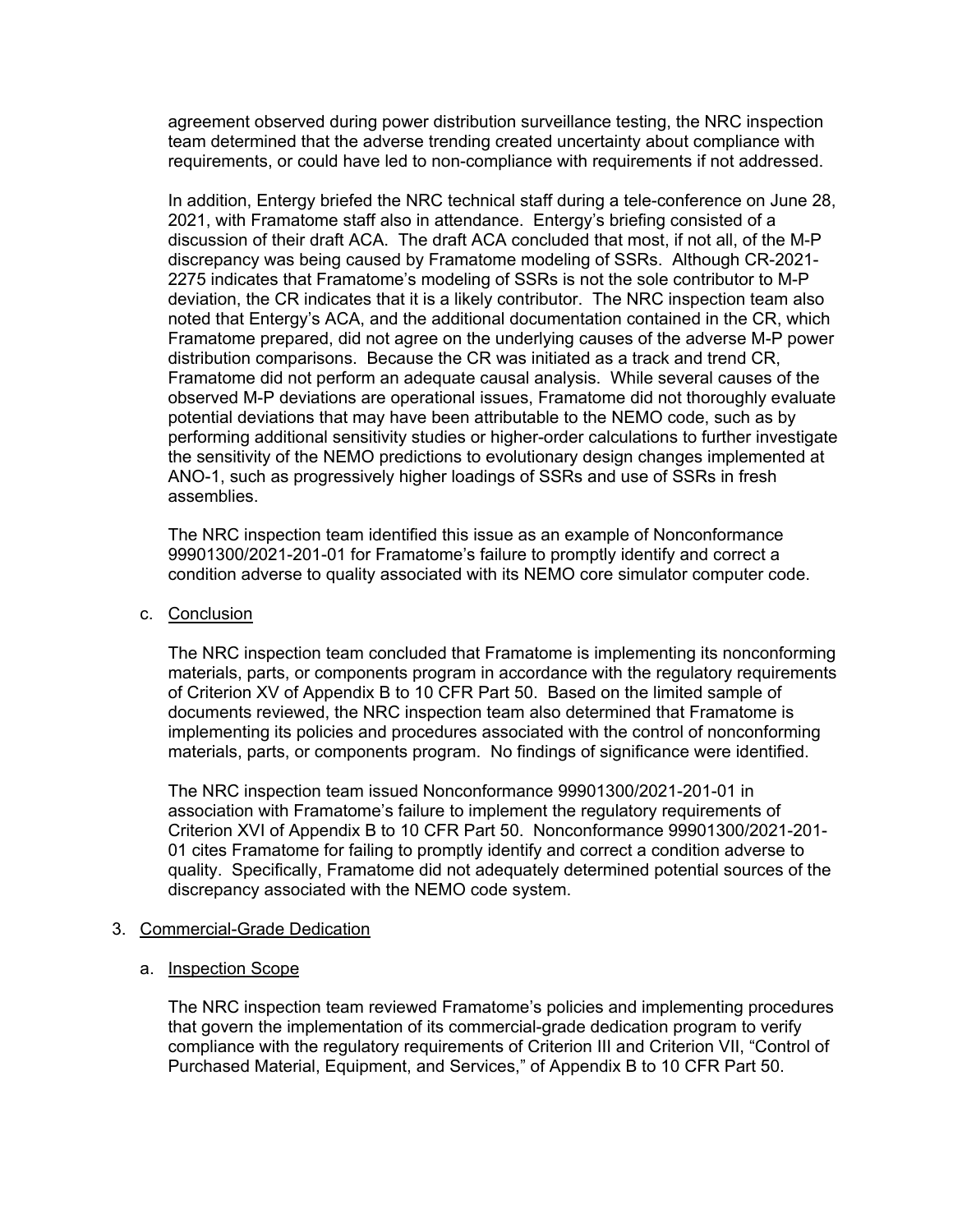The NRC inspection team reviewed a sample of commercial-grade dedication surveys and commercial-grade dedication packages associated with the TPNG Units 3 and 4 DI&C modernization project. The sample of commercial-grade dedication packages included several items supporting the Tricon product (e.g., safety video display units, power supplies). The commercial-grade dedication packages included: 1) POs; 2) the technical evaluation for the identification and documentation of the basis and justification for the selection of the critical characteristics; 3) acceptance methods and acceptance criteria; 4) receiving inspection records; and 5) Certificates of Conformance. The NRC inspection team verified that the technical evaluations documented the criteria for the identification of item functions, credible failure mechanisms/modes, selection of critical characteristics and acceptance criteria, and the identification of verification methods. For the sample of commercial-grades surveys reviewed, the NRC inspection team confirmed that the commercial-grade surveys contained the objective evidence necessary to demonstrate adequate control of the critical characteristics by the commercial vendors. The NRC inspection team also verified that the commercial-grade surveys were performed by qualified personnel.

The NRC inspection team also discussed the commercial-grade dedication program with Framatome's management and technical staff. The attachment to this inspection report lists the documents reviewed and personnel interviewed by the NRC inspection team.

# b. Observations and Findings

No findings of significance were identified.

c. Conclusion

The NRC inspection team concluded that Framatome is implementing its commercialgrade dedication program in accordance with the regulatory requirements of Criterion III and Criterion VII of Appendix B to 10 CFR Part 50. Based on the limited sample of documents reviewed, the NRC inspection team also determined that Framatome is implementing its policies and procedures associated with the commercial-grade dedication program. No findings of significance were identified.

# 4. Supplier Oversight

# a. Inspection Scope

The NRC inspection team reviewed Framatome's policies and implementing procedures that govern the implementation of its supplier oversight program to verify compliance with the requirements of Criterion IV, "Procurement Document Control," and Criterion VII of Appendix B to10 CFR Part 50.

The NRC inspection team reviewed Framatome's Approved Suppliers List, a sample of POs, supplier audits, and receipt inspection records associated with the TPNG Units 3 and 4 DI&C modernization project. For the sample of POs reviewed, the NRC inspection team verified that the POs included, as appropriate: the scope of work, right of access to the suppliers' facilities, and extension of contractual requirements to subsuppliers. The NRC inspection team also confirmed that the POs adequately invoked the applicable technical, regulatory, and quality requirements.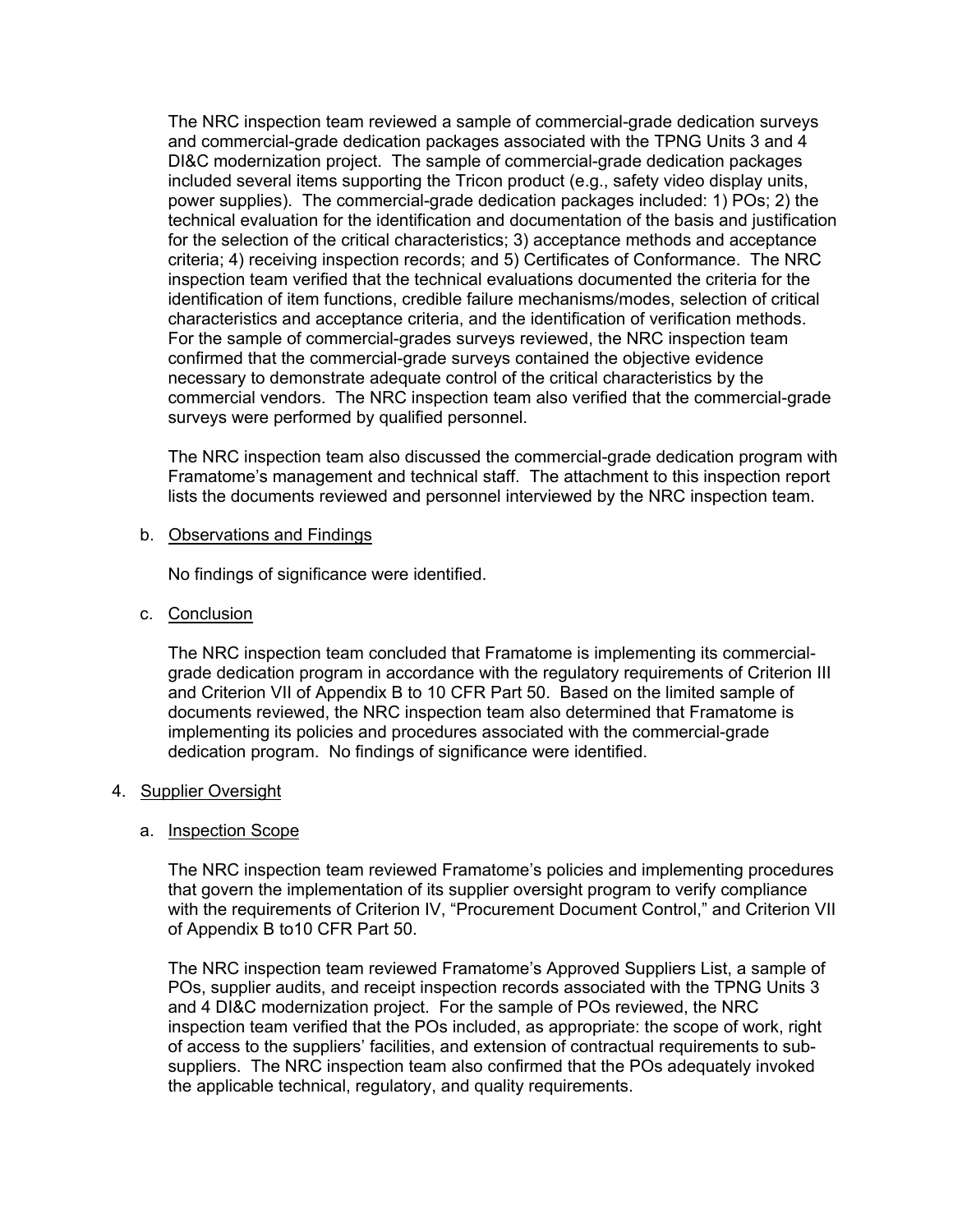The NRC inspection team verified that for the sample of receipt inspection records reviewed (e.g., receipt inspection reports, Certificates of Compliance), these records were (1) reviewed by Framatome for compliance with the requirements of the POs and (2) the records contained the applicable technical and regulatory information. In addition, the NRC inspection team performed a walk down of the receipt inspection and the Tricon product development areas, reviewed specific POs associated with several items awaiting inspection, and discussed these POs with Framatome's staff.

For the sample of supplier audits reviewed, the NRC inspection team verified that the audit reports included an audit plan, any findings identified, adequate documented objective evidence of compliance with the applicable requirements, auditors' qualifications, and a review by Framatome's responsible management. The NRC inspection team also verified that the supplier audits were performed by qualified auditors. In addition, the NRC inspection team reviewed a sample of training and qualification records of Framatome's lead auditors and confirmed that auditing personnel had completed all the required training and had maintained the applicable qualification and certification in accordance with Framatome's policies and procedures.

The NRC inspection team also discussed the supplier oversight program with Framatome's management and technical staff. The attachment to this inspection report lists the documents reviewed and personnel interviewed by the NRC inspection team.

b. Observations and Findings

No findings of significance were identified.

c. Conclusion

The NRC inspection team concluded that Framatome is implementing its supplier oversight program in accordance with the regulatory requirements of Criterion IV and Criterion VII of Appendix B to 10 CFR Part 50. Based on the limited sample of documents reviewed, the NRC inspection team also determined that Framatome is implementing its policies and procedures associated with the supplier oversight program. No findings of significance were identified.

# 5. 10 CFR Part 21 Program

# a. Inspection Scope

The NRC inspection team reviewed Framatome's policies and implementing procedures that govern the implementation of its 10 CFR Part 21 program to verify compliance with the regulatory requirements. In addition, the NRC inspection team evaluated the 10 CFR Part 21 postings and a sample of Framatome's POs for compliance with the requirements of 10 CFR 21.21, "Notification of Failure to Comply or Existence of a Defect and its Evaluation," and 10 CFR 21.31, "Procurement Documents." The NRC inspection team also verified that Framatome's nonconformance and corrective action procedures provide a link to the 10 CFR Part 21 program. Furthermore, for a sample of 10 CFR Part 21 evaluations performed by Framatome, the NRC inspection team verified that Framatome had effectively implemented the requirements for evaluating deviations and failures to comply. The NRC inspection team verified that the notifications were performed in accordance with the requirements of 10 CFR 21.21, as applicable.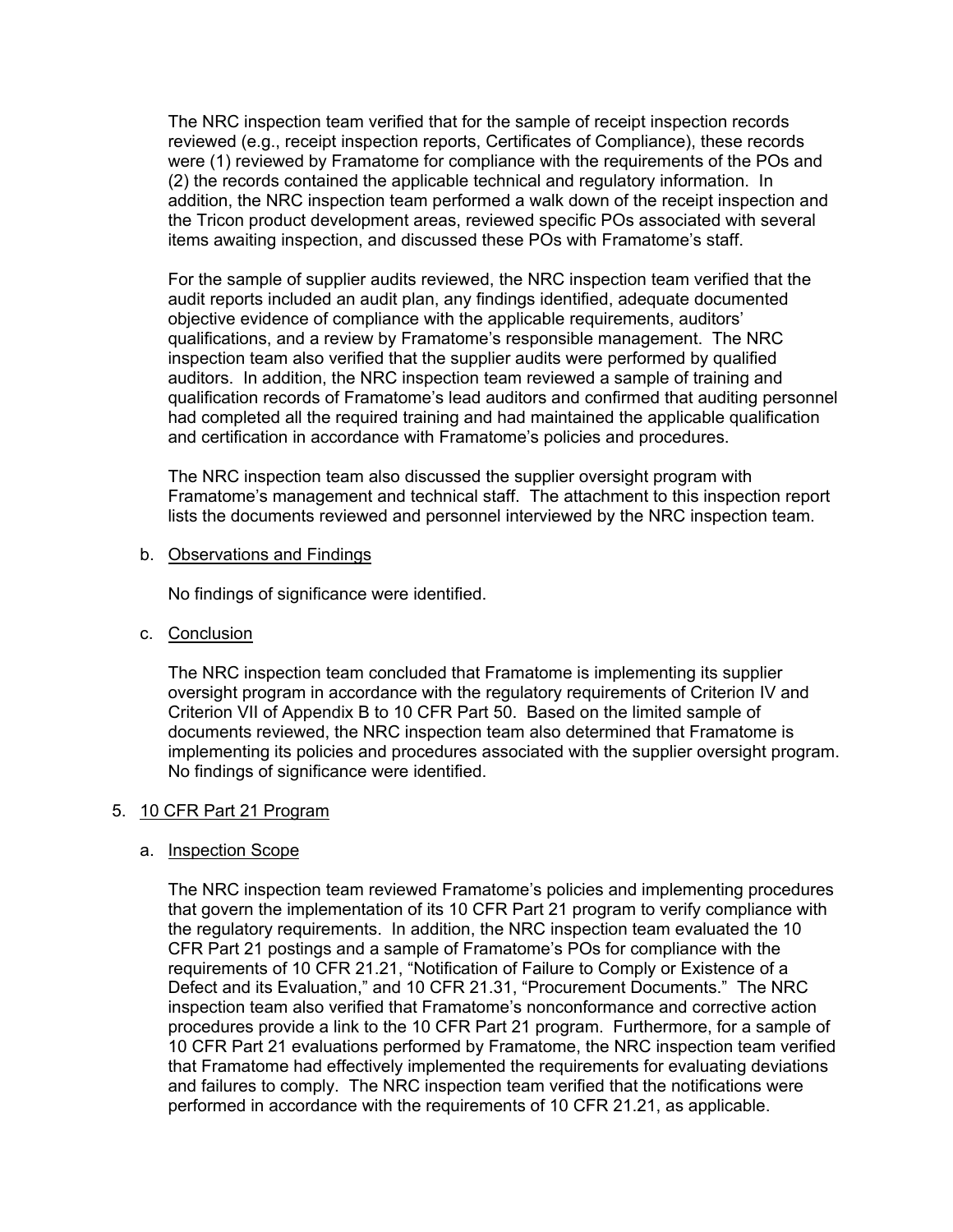The NRC inspection team also discussed the 10 CFR Part 21 program with Framatome's management and technical staff. The attachment to this inspection report lists the documents reviewed and personnel interviewed by the NRC inspection team.

## b. Observations and Findings

No findings of significance were identified.

# c. Conclusion

The NRC inspection team concluded that Framatome is implementing its 10 CFR Part 21 program in accordance with the regulatory requirements of 10 CFR Part 21. Based on the limited sample of documents reviewed, the NRC inspection team also determined that Framatome is implementing its policies and procedures associated with the 10 CFR Part 21 program. No findings of significance were identified.

### 6. Entrance and Exit Meetings

On November 15, 2021, the NRC inspection team discussed the scope of the inspection with Mr. Victor Montalbano, Framatome's Vice-President of Quality and Performance, and other members of Framatome's management and technical staff. On November 19, 2021, the NRC inspection team presented the inspection results and observations during an exit meeting with Mr. Montalbano and other members of Framatome's management and technical staff. The attachment to this report lists the attendees of the entrance and exit meetings, as well as those individuals interviewed by the NRC inspection team.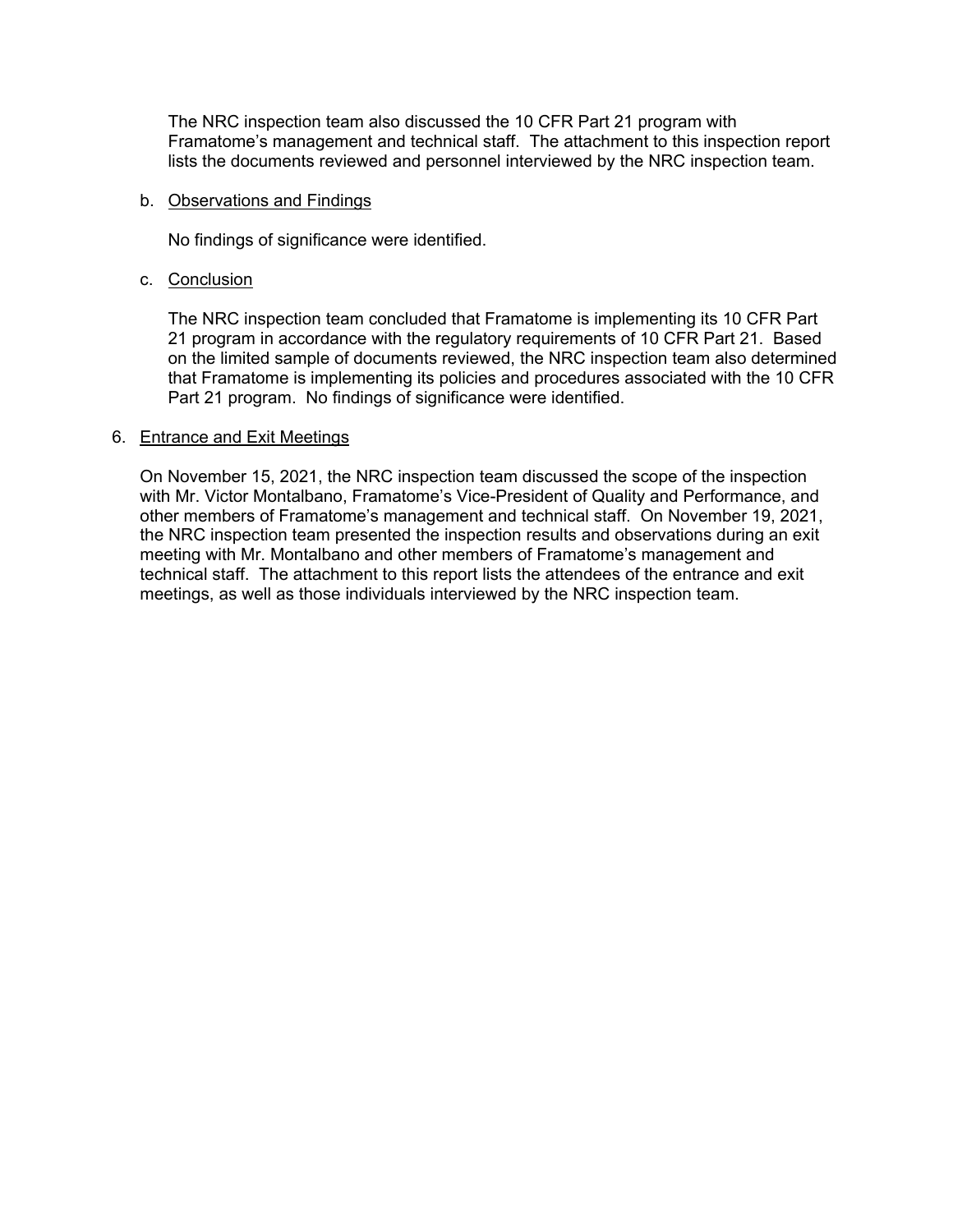# **ATTACHMENT**

# 1. ENTRANCE/EXIT MEETING ATTENDEES

| <b>Name</b>              | <b>Title</b>                                                                                   | <b>Affiliation</b> | <b>Entrance</b> | <b>Exit</b> | <b>Interviewed</b> |
|--------------------------|------------------------------------------------------------------------------------------------|--------------------|-----------------|-------------|--------------------|
| <b>Victor Montalbano</b> | <b>Vice-President</b><br>(VP), Quality &<br>Performance                                        | Framatome, Inc.    | X               | X           | X                  |
| <b>Carl Fisher</b>       | VP,<br>Instrumentation<br>& Control (I&C)<br>Unit                                              | Framatome, Inc.    | X               |             |                    |
| Steven Lydzinski         | VP, Fuel Design<br>Engineering,<br><b>North America</b>                                        | Framatome, Inc.    | X               | X           |                    |
| <b>Robert Freeman</b>    | VP, Fuels<br>Contracts &<br>Services, North<br>America                                         | Framatome, Inc.    | X               |             | X                  |
| <b>Mark Harvey</b>       | Director, Quality<br>Assurance (QA)<br>& Independent<br>Validation &<br>Verification<br>(IV8V) | Framatome, Inc.    | X               | X           | X                  |
| <b>Gary Peters</b>       | Director,<br>Licensing &<br>Regulatory<br>Affairs                                              | Framatome, Inc.    |                 | X           |                    |
| <b>Gayle Elliott</b>     | Deputy Director,<br>Licensing &<br>Regulatory<br>Affairs                                       | Framatome, Inc.    |                 | X           | X                  |
| Duane Newman             | Manager,<br>Quality<br>Programs                                                                | Framatome, Inc.    |                 | X           | X                  |
| Al Pitts                 | Manager, QA                                                                                    | Framatome, Inc.    | X               | X           | X                  |
| <b>Barb Scalia</b>       | Manager, IV&V                                                                                  | Framatome, Inc.    | X.              |             | X                  |
| <b>Jeff Patton</b>       | Manager, I&C<br>Engineering &<br>Manufacturing                                                 | Framatome, Inc.    | X               |             |                    |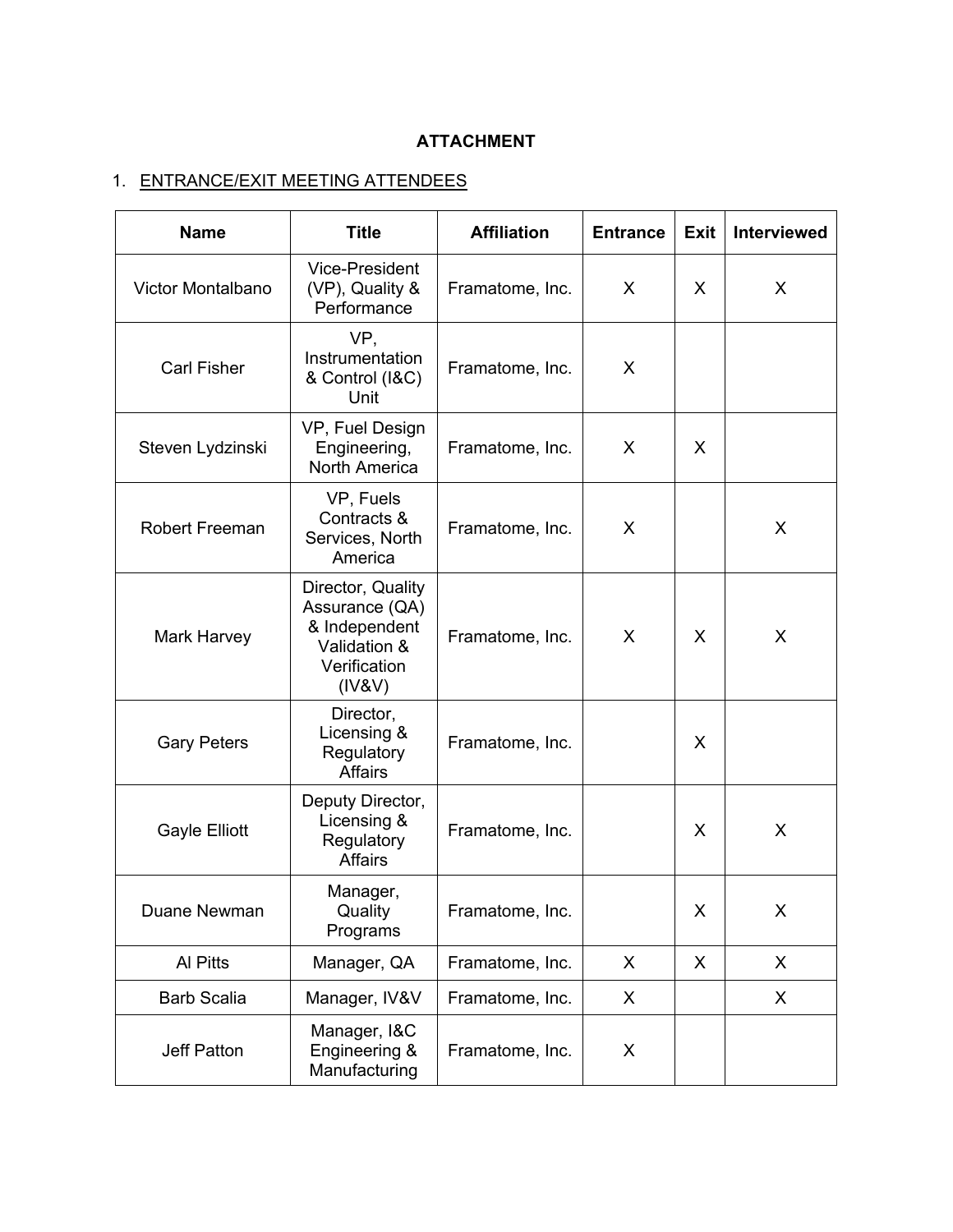| <b>Name</b>          | <b>Title</b>                                                              | <b>Affiliation</b> | <b>Entrance</b> | <b>Exit</b> | Interviewed |
|----------------------|---------------------------------------------------------------------------|--------------------|-----------------|-------------|-------------|
| Paul Garcia          | Manager, U.S.<br>Fuels QA                                                 | Framatome, Inc.    | X.              | X           | X           |
| Pat McQuade          | Manager, U.S.<br>Corrective<br><b>Action Program</b><br>(CAP)             | Framatome, Inc.    | X               | X           | X           |
| <b>Richie McKay</b>  | CAP Manager,<br><b>1&amp;C</b>                                            | Framatome, Inc.    |                 | X           |             |
| <b>Brian Haibach</b> | Manager, Fuel<br>Core Design &<br><b>Safety Analysis</b>                  | Framatome, Inc.    | X               | X           | X           |
| Ron Legrand          | <b>Project Director</b>                                                   | Framatome, Inc.    | $\sf X$         | X           |             |
| Peter M. Suhocki     | Team Leader,<br>Babcock &<br><b>Wilcox Reload</b><br>Design &<br>Analysis | Framatome, Inc.    | X               | X           | X           |
| <b>Brian Haynes</b>  | Chief Engineer,<br><b>Turkey Point</b><br>Project                         | Framatome, Inc.    | X               | X           | X           |
| <b>Bob Baxter</b>    | Supervisory &<br>Advisory<br>Engineer                                     | Framatome, Inc.    | X               | X           | X           |
| Dwayne Fitts         | <b>Fuels</b><br>Engineering<br>Supervisor                                 | Framatome, Inc.    |                 |             | X           |
| Morris Byram         | Licensing &<br>Regulatory<br>Affairs                                      | Framatome, Inc.    | X               |             | X           |
| Eric Meerbach        | Engineering<br>Supervisor, I&C                                            | Framatome, Inc.    |                 | X           |             |
| Edward P. Michael    | Principal<br>Engineer, U.S.<br><b>Fuels Neutronics</b>                    | Framatome, Inc.    | X               | X           | X           |
| Sean Leengran        | Principal<br>Engineer, Fuels<br><b>Neutronics</b>                         | Framatome, Inc.    | X               | X           | X           |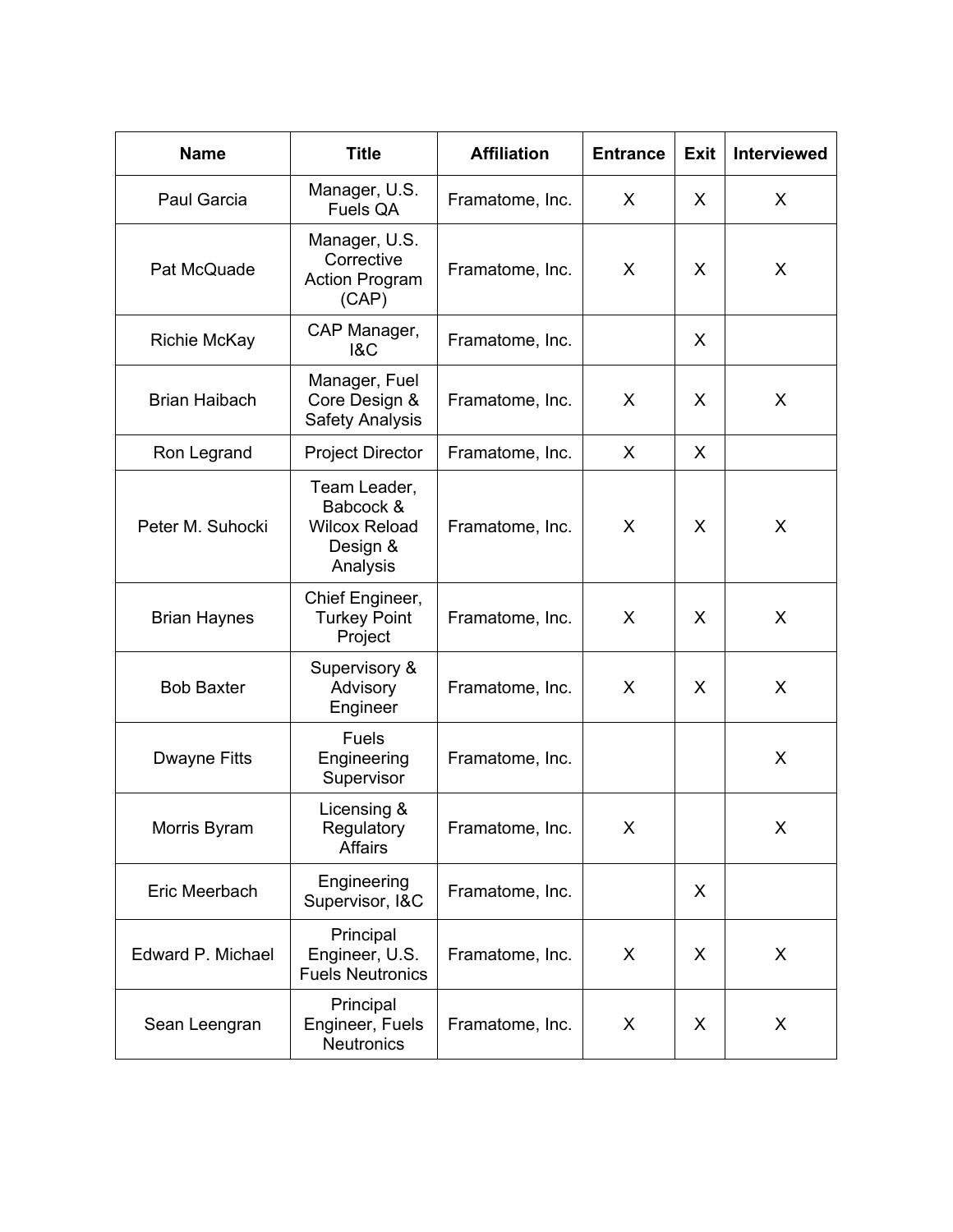| <b>Name</b>           | <b>Title</b>                                                         | <b>Affiliation</b>                                  | <b>Entrance</b> | <b>Exit</b> | <b>Interviewed</b> |
|-----------------------|----------------------------------------------------------------------|-----------------------------------------------------|-----------------|-------------|--------------------|
| <b>Matthew DuShaw</b> | Engineer,<br>Thermal<br><b>Hydraulics</b>                            | Framatome, Inc.                                     | X               | X           |                    |
| <b>Amanda Gaines</b>  | Engineer IV,<br><b>Fuel Thermal</b><br><b>Hydraulics</b>             | Framatome, Inc.                                     | X.              | X           | X                  |
| <b>CJ Markum</b>      | Core Design &<br>Operations<br>Support<br>Engineer                   | Framatome, Inc.                                     | X               | X           | X                  |
| <b>Russell Cox</b>    | <b>Fuel Project</b><br>Manager,<br>Arkansas<br><b>Nuclear Unit 1</b> | Framatome, Inc.                                     | X               | X           | X                  |
| Jamey Laughlin        | Quality<br>Specialist                                                | Framatome, Inc.                                     | X               | X           |                    |
| Lee Williams          | <b>Project Engineer</b>                                              | Framatome, Inc.                                     |                 | X           |                    |
| Ron Jaworowski        | Senior Project<br>Manager, I&C                                       | Framatome, Inc.                                     |                 | X           |                    |
| <b>Chris Ledoux</b>   | Project<br>Manager, I&C                                              | Framatome, Inc.                                     |                 | X           |                    |
| <b>Bob Clark</b>      | Licensing                                                            | Framatome, Inc.                                     |                 | X           |                    |
| Austin Johansen       | Engineer                                                             | Framatome, Inc.                                     |                 |             | X                  |
| Greg Hobson           | Advisory<br>Engineer                                                 | Framatome, Inc.                                     |                 |             | X                  |
| Yamir Diaz-Castillo   | <b>Inspection Team</b><br>Leader                                     | <b>Nuclear</b><br>Regulatory<br>Commission<br>(NRC) | X               | X           |                    |
| <b>Greg Galletti</b>  | Inspector                                                            | <b>NRC</b>                                          | X.              | X           |                    |
| Frankie Vega          | Inspector                                                            | <b>NRC</b>                                          | X               | X           |                    |
| <b>Benjamin Parks</b> | <b>Technical</b><br>Specialist                                       | <b>NRC</b>                                          | X               | X           |                    |
| Jeremy Dean*          | <b>Technical</b><br>Specialist                                       | <b>NRC</b>                                          | X.              | X           |                    |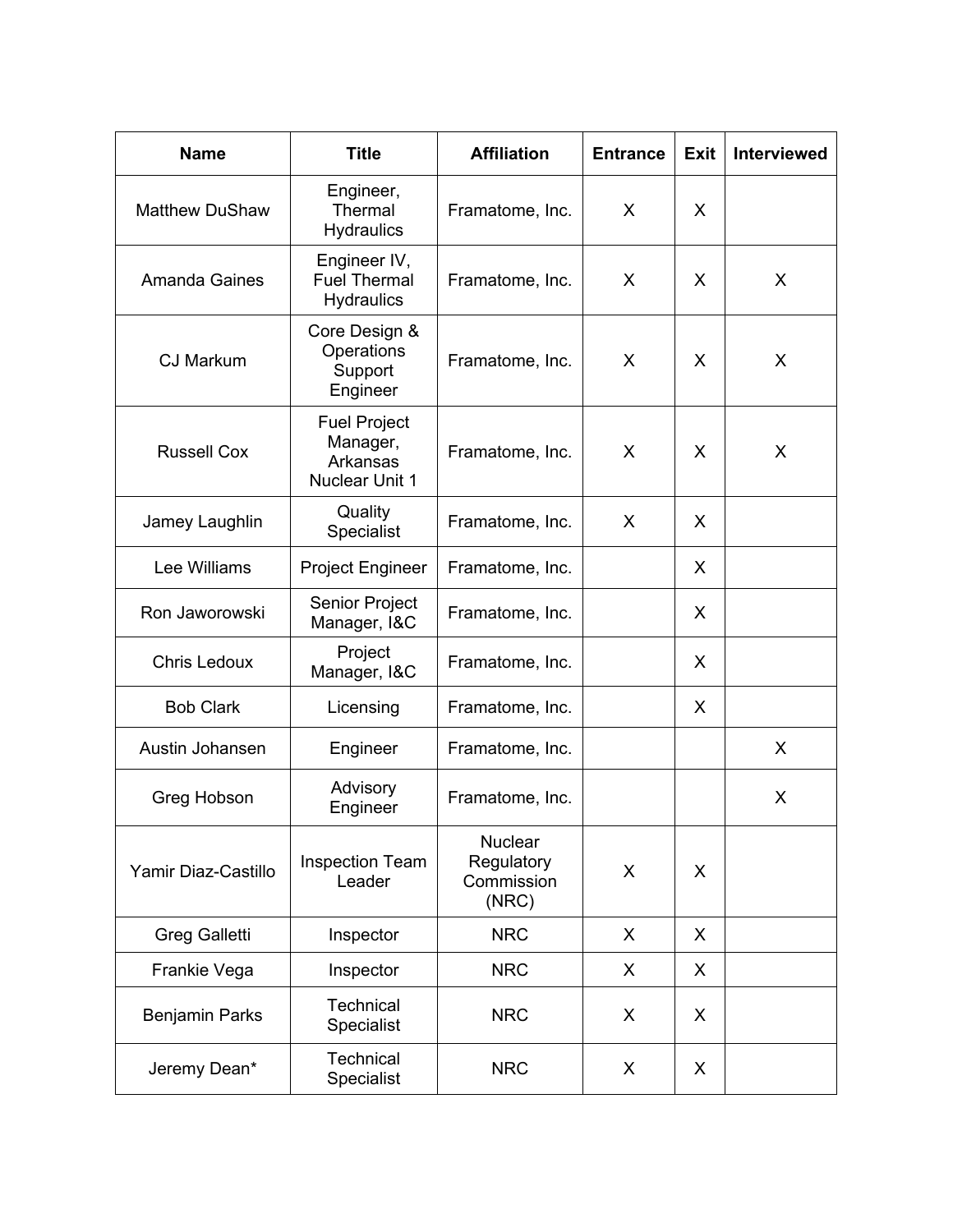| Name            | Title               | <b>Affiliation</b> | <b>Entrance</b> |   | Exit   Interviewed |
|-----------------|---------------------|--------------------|-----------------|---|--------------------|
| Kerri Kavanagh* | <b>Branch Chief</b> | NRC.               |                 | Χ |                    |
| Robert Lukes*   | <b>Branch Chief</b> | NRC.               |                 | ◡ |                    |

\*Participated remotely.

# 2. INSPECTION PROCEDURES USED

Inspection Procedure (IP) 36100, "Inspection of 10 CFR Part 21 and Programs for Reporting Defects and Noncompliance," dated May 16, 2019

IP 43002, "Routine Inspections of Nuclear Vendors," dated January 27, 2017

IP 43004, "Inspection of Commercial-Grade Dedication Programs," dated January 27, 2017

# 3. LIST OF ITEMS OPENED, CLOSED, AND DISCUSSED

| <b>Item Number</b>   | <b>Status</b> | Type                        | <b>Description</b>                    |
|----------------------|---------------|-----------------------------|---------------------------------------|
| 99901300/2021-201-01 | Opened        | Notice of<br>Nonconformance | Criterion XVI.<br>"Corrective Action" |

# 4. DOCUMENTS REVIEWED

# Policies and Procedures

- Framatome Inc. Quality Assurance Program Manual No. 56-9141754-011, Revision 11, dated May 10, 2021
- Corporate Policy 0401, "Evaluation and Reporting per 10 CFR 21," Revision 25, dated July 31, 2018
- Administrative Procedure (AP) 0405-05, "Contract Variation Approval Request," Revision 29, dated April 4, 2018
- AP 0405-39, "I&C Design and Manufacturing under the Framatome 10CFR50 Appendix B Program," Revision 1, dated October 13, 2020
- AP 0405-40, "US Fuel Design Control," Revision 25, dated September 7, 2021
- AP 0412-12, "Preparation, Processing, and Use of Licensing Documents," Revision 38, dated November 9, 2020
- AP 0412-55, "Developing and Revising Specifications and System Descriptions," Revision 35, dated June 21, 2018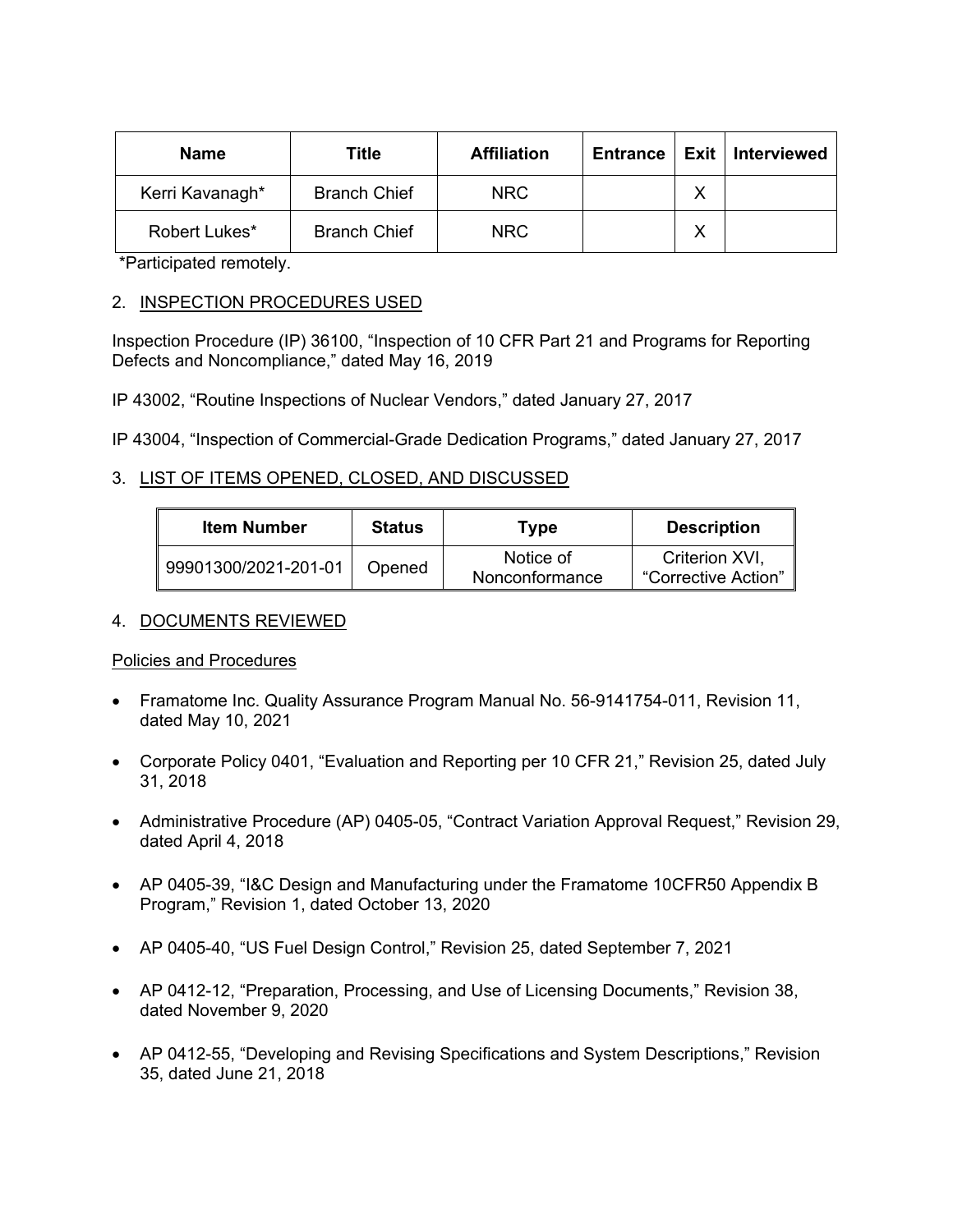- AP 0412-76, "Commercial Grade Dedication," Revision 17, dated October 14, 2021
- AP 0412-55, "Developing and Revising Specifications and Systems Descriptions," Revision 35, dated June 21, 2018
- AP 0902-12, "Access Control Systems for Computers Running Engineering Application Software," Revision 13, dated August 2, 2019
- AP 0902-13, "Production System Software and Hardware Changes," Revision 10, dated March 31, 2020
- AP 0902-19, "Engineering Software Error Reporting and Evaluation," Revision 11, dated May 5, 2020
- AP 0902-28, "Development of Engineering Application Software," Revision 10, dated July 28, 2020
- AP 0902-29, "Procurement of Engineering Applications Software," Revision 15, dated June 29, 2021
- AP 1005-01, "Inspection and Material Control's Operation," Revision 26, dated February 16, 2021
- AP 1212-19, "Identification and Management of Critical Suppliers," Revision 3, dated August 20, 2020
- AP 1212-21, "Purchase Requisition Requirements and Management," Revision 11, dated October 21, 2020
- AP 1212-22, "Purchase Order Requirements and Management," Revision 17, dated October 25, 2021
- AP 1703-88, "US Fuel Corrective Action Program (Devonway ICAP)," Revision 1, dated March 2, 2020
- AP 1703-89, "US Fuel Condition Report and Suggestion for Improvement Screening Process," Revision 1, dated March 2, 2020
- AP 1705-03, "Quality Assurance Data Packages and Certificates of Conformance," Revision 38, dated June 24, 2021
- AP 1707-01, "Implementation of 10 CFR 21," Revision 53, dated January 29, 2020
- AP 1708-08, "Quality Control Surveillance," Revision 31, dated October 6, 2021
- AP 1710-04, "Quality Assurance/Quality Control Activities," Revision 10, dated July 26, 2021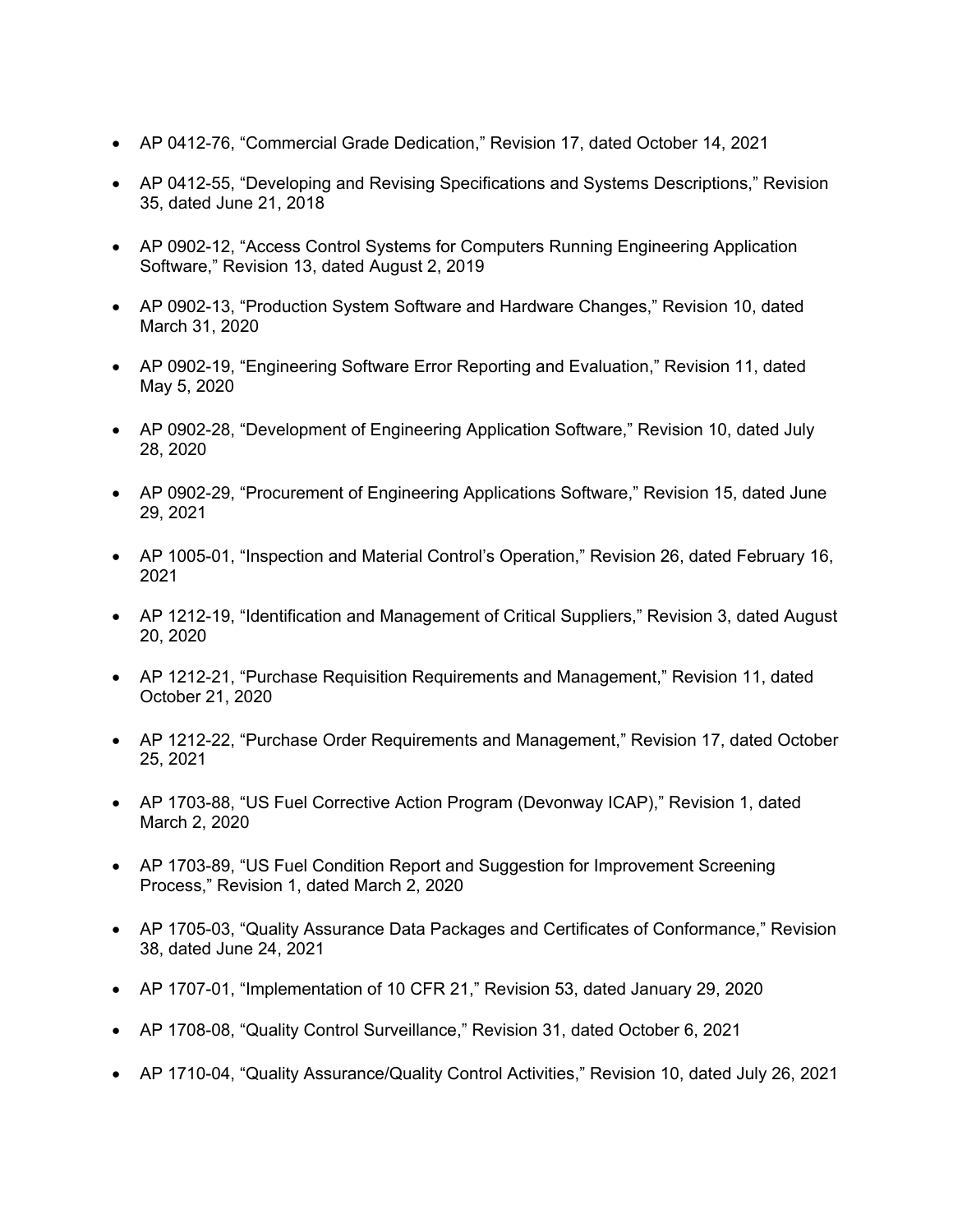- AP 1717-06, "Corrective Action Program (CAP)," Revision 17, dated August 30, 2021
- AP 1719-22, "Quality Assurance Audits and Commercial Grade Surveys of Suppliers," Revision 39, dated May 28, 2021
- AP 1719-23, "Qualification of Quality Assurance Audit Personnel," Revision 29, dated February 20, 2019
- Engineering Information Record No. 51-9188123-006, "Dedication Plan for Commercial Grade Calibration Services," Revision 6, dated September 3, 2021
- Fuel Standard Operating Procedure (FSOP)-02, "Fuel Controlled Documents Management," Revision 15, dated February 2, 2021
- FSOP-07, "Design Analysis," Revision 8, dated October 1, 2020
- Operating Instruction (OI) 2A826-9328874, "Triennial Audit/Survey 9 Month Extensions Due to Extenuating Circumstances," Revision 0, dated May 12, 2021
- OI 2A926-9293054, "Control of Nonconforming Items," Revision 1, dated September 18, 2020
- OI-9328874-F01, "9 Month Approved Suppliers List (ASL) Extension Review," dated June 11, 2021
- OI-2A826-9293055, "Configuration Management," Revision 3, dated June 25, 2021
- OI-1618-03, "Independent V&V Engineering/Design Engineering Interface," Revision 3, dated October 9, 2009

Turkey Point Nuclear Generating Units 3 and 4 Digital Instrumentation and Control Modernization Project Specific Plans and Reports

- 2A826-9295109, "Requirements Traceability Matrix," Revision 1, dated December 18, 2019
- 51-9330211-000, "Requirements Phase Summary Report QSPDS," Revision 0, dated June 11, 2021
- 09-9321605-000, "Software Quality Assurance Plan," Revision 0, dated January 15, 2021
- 136-9321606-001, "Software Verification and Validation Plan," Revision 1, dated May 20, 2021
- 56-9321451-004, "Project Quality Plan (PQP)," Revision 4, dated July 2021
- 105-5017274-010, "Projects Manual," Revision 10, dated May 19, 2021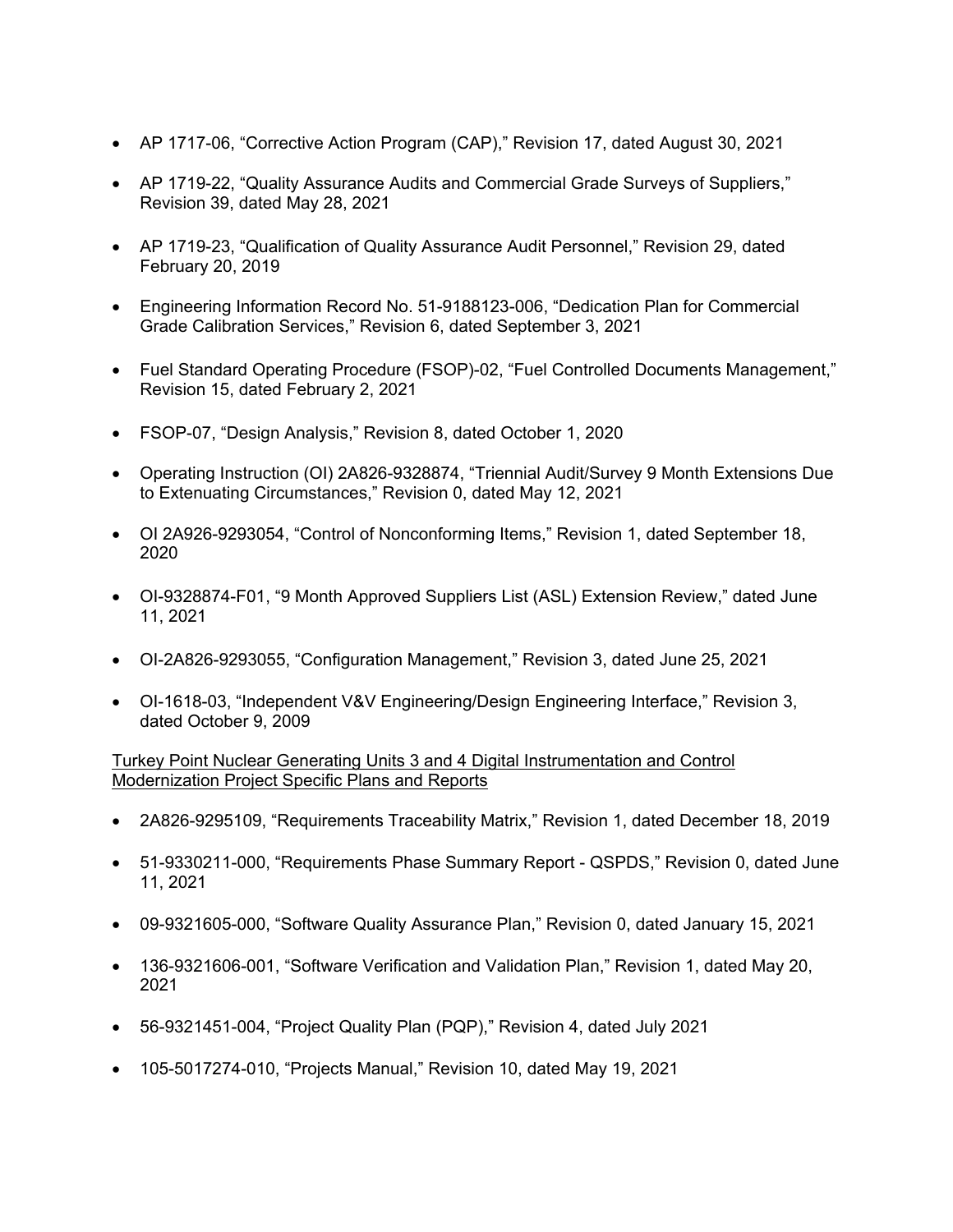- 185-9321323-005, "Master Configuration List (MCL) Unit 3 and 4," Revision 5, dated November 15, 2021
- 08-9321061-003, "QSPDS system requirements specification, 20004-026," dated August 12, 2020
- 08-9323738-003, "QSPDS software requirements specification, 20004-026," dated August 12, 2020
- 08-9321065-002, "QSPDS hardware requirements specification, 20004-026," dated August 12, 2020

# Arkansas Nuclear One, Unit 1 Event Radial Peaking Factor Event

- 43-2149A-00, "Evaluation of Replacement Rods in BWFC Fuel Assemblies," Revision 0, dated January 10, 2001
- 43-10179PA-009, "Safety Criteria and Methodology for Acceptable Cycle Reload Analyses," Revision 9, dated November 2017
- 47-9289270-000, "Core Operation Report: ANO-1 Cycle 27," Revision 0 (no date provided)
- 47-9308900-000, "Core Operation Report: ANO-1 Cycle 28," Revision 0 (no date provided)
- 47-9333849-000, "Core Operation Report: ANO-1 Cycle 29," Revision 0, dated August 30, 2021
- 51-1234001-01, "BAW-2149 Clarification," Revision1, dated October 15, 1996
- 103-3900-001, "Arkansas Nuclear One, Unit 1 Cycle 30 Reload Report," Revision 1, dated June 2021
- FS1-0010375, "Guideline for Fuel Cycle Design Calculations Using CASMO-3/NEMO," Revision 3, dated April 2, 2020
- FS1-0037832, "Mark-B Maneuvering Analysis Guidelines," Revision 1, dated January 11, 2019
- FS1-0010379, "Guideline for Approximate Modeling of Stainless Steel Rods added to Burned Assemblies," Revision 1, dated March 31, 2016
- FS1-0049070, "ANO-1 Cycle 30 FFCD," Revision 1, dated June 9, 2020
- FS1-0051334, "ANO-1 Cycle 30 Maneuvering Analysis," Revision 4, dated June 17, 2021
- FS1-0051353, "ANO-1 Cycle 30 BMAC Summary Report," Revision 4, dated June 22, 2021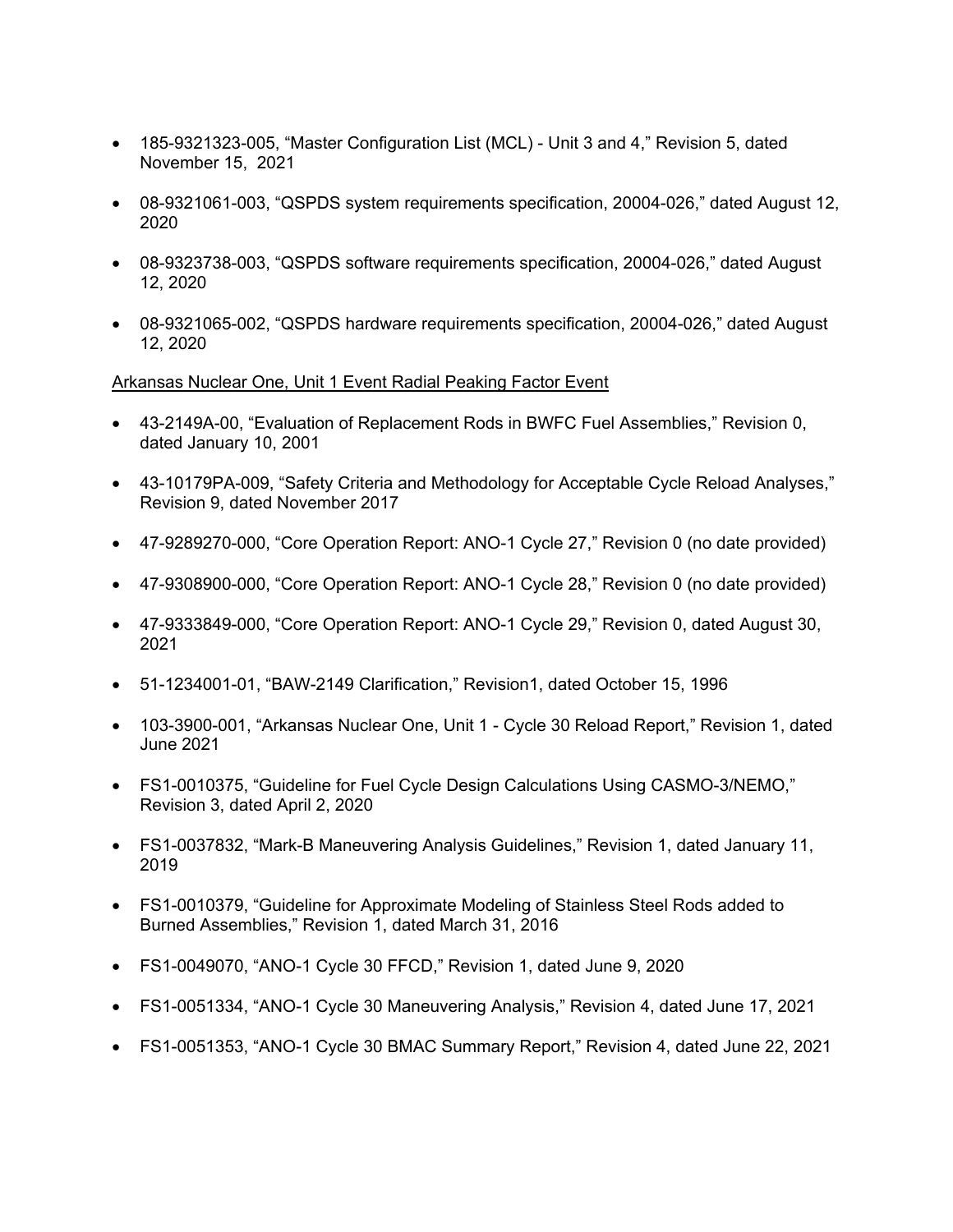# Commercial-Grade Dedication Records

- Dedicated Parts Evaluation 910055-117, SVDU Server Assemblies (DPE-17), Revision 2, dated March 2017
- Dedicated Parts Evaluation 9100055-118, SVDU Display Units (DPE-18), Revision 2, dated March 2017
- Dedicated Parts Evaluation 9100055-107, Cable Assemblies for ETAs (DPE-07), Revision 8, dated March 2017
- Quality Control Inspection Report, ID T5.29-9336614-001, associated to Purchase Order (PO) 1021014114, dated September 24, 2021
- Quality Control Inspection Report, ID T5.29-9327269-000, associated to PO 1021001087, dated March 16, 2021

# Purchase Orders, Audit Reports, and Commercial-Grade Surveys

- "9 Month Extension Review," dated July 21, 2021
- PO 1021039096, Revision 0, dated October 11, 2021
- PO 1021013699, Revision 2, dated June 09, 2021
- PO 1021019677, Revision 1, dated June 03, 2021
- PO 1020046520, Revision 0, dated November 20, 2020
- PO 1021014114, Revision 8, dated September 27, 2021
- PO 1021001087, Revision 0, dated January 11, 2021
- Supplier audit report, Audit QA-AUD-1904, dated May 14, 2019
- Supplier audit report, Audit 681-1, dated May 2, 2018
- Commercial-Grade Survey Report, dated March 16, 2020

# Nonconformance Reports

- Nonconformance Report (NCR) 2021-0060
- NCR-2021-0188
- NCR-2021-0205